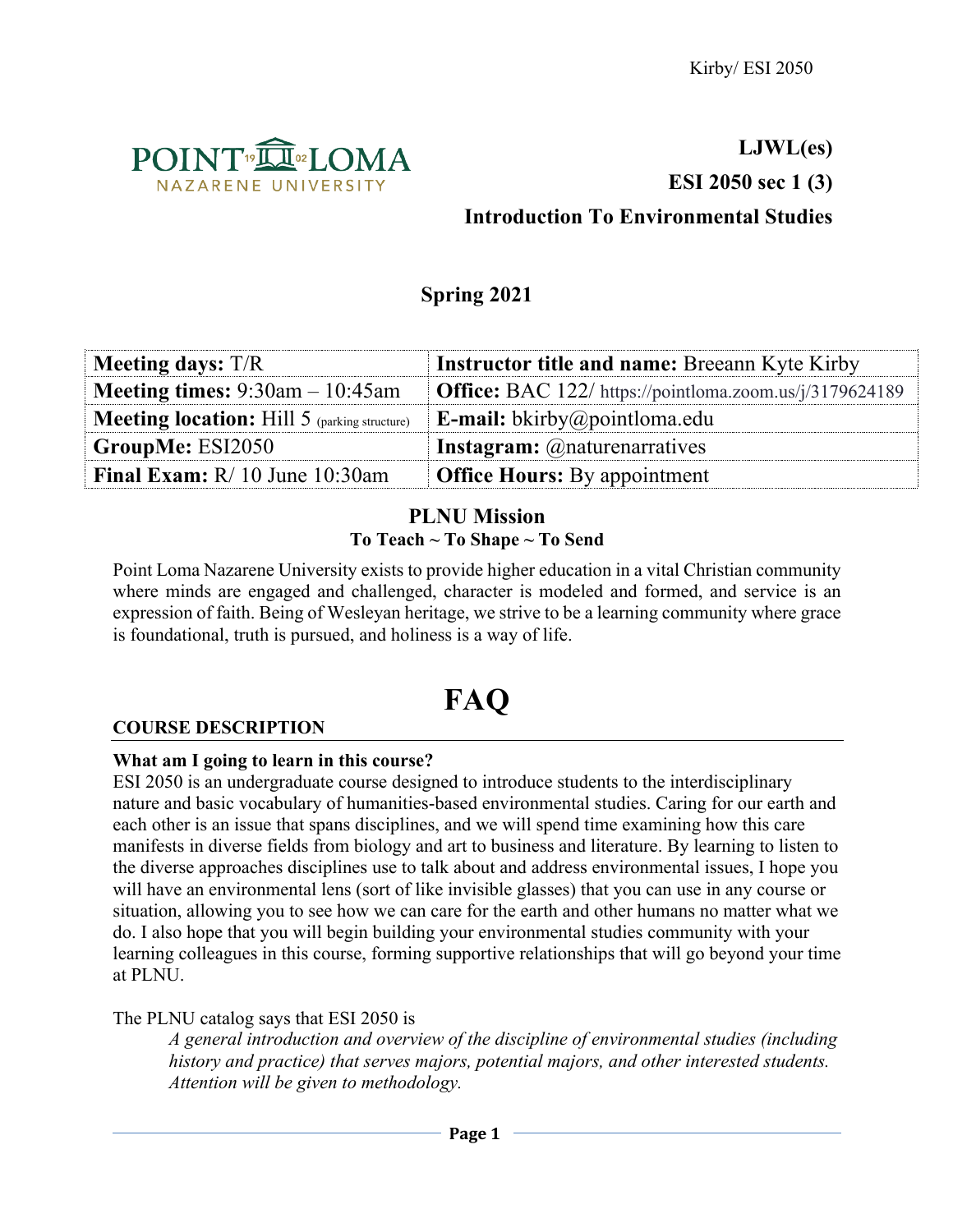# **The Environmental Studies Program Learning Outcomes (PLO) are as follows:**

1. Integrate scientific and humanistic environmental studies with ongoing reflection and community engagement;

2. Employ strong research and analytical skills with diverse sources of information, demonstrating critical thinking and quantitative reasoning appropriately;

3. Identify and articulate sociocultural dynamics as they relate to the natural world;

4. Present analyses to formal audiences, demonstrating appropriate strategies for audience engagement and oral communication of written work**.**

# **The Course Learning Outcomes (CLO) for this class are as follows:**

1. Memorize (knowledge) and employ (application) fundamental concepts in the field of environmental studies. **(PLO 1, 2, 3)**;

2. Consider (evaluation & analysis) the human relationship with the natural world through diverse disciplines. **(PLO 2, 3)**;

3. Exhibit (application) increasing competency in gathering knowledge from diverse places. **(PLO 3)**;

4. Communicate (application, comprehension) ideas with increasing competency addressing appropriate audience, purpose, and medium. **(PLO 2, 3, 4)**.

# **Why do I have to take this course?**

The short answer is that if you are an Environmental Studies major, you need this course to graduate. The better answer is that this course will provide you with a specific lens (a way of seeing) the world that will help you approach conversations in multiple disciplines with agency<sup>1</sup> in the field of environmental studies.

# **REQUIRED TEXTS AND RECOMMENDED STUDY RESOURCES**

# **What do I have to buy for this course?**

1. Kai N. Lee, William Freudenburg, Richard Howarth: *Humans in the Landscape: An Introduction to Environmental Studies*. Norton, 2013. ISBN 9780393930726

(There are used options for this book on Amazon for less than \$40)

- 2. Some printouts from other material from Canvas as well as a few written assignments.
- 3. Various office supplies (highlighters, pens, stapler, Scotch tape, paper for notes)

*\*\*In the interest of lightening the financial burden of college education, I have placed our additional readings on Canvas rather than constructing a course reader. You must read this material before class AND either bring in printouts of the pages or a NON CELL PHONE device to read them on. If you do not, I will sweetly ask you to leave class to retrieve the materials (including books on the days we read the above books). Point Loma Nazarene University, as a non-profit educational institution, is entitled by law to use materials protected by the US Copyright Act for classroom education. However, any use of those materials outside the course may violate the law.\*\**

 $<sup>1</sup>$  The ability to act with power and authority.</sup>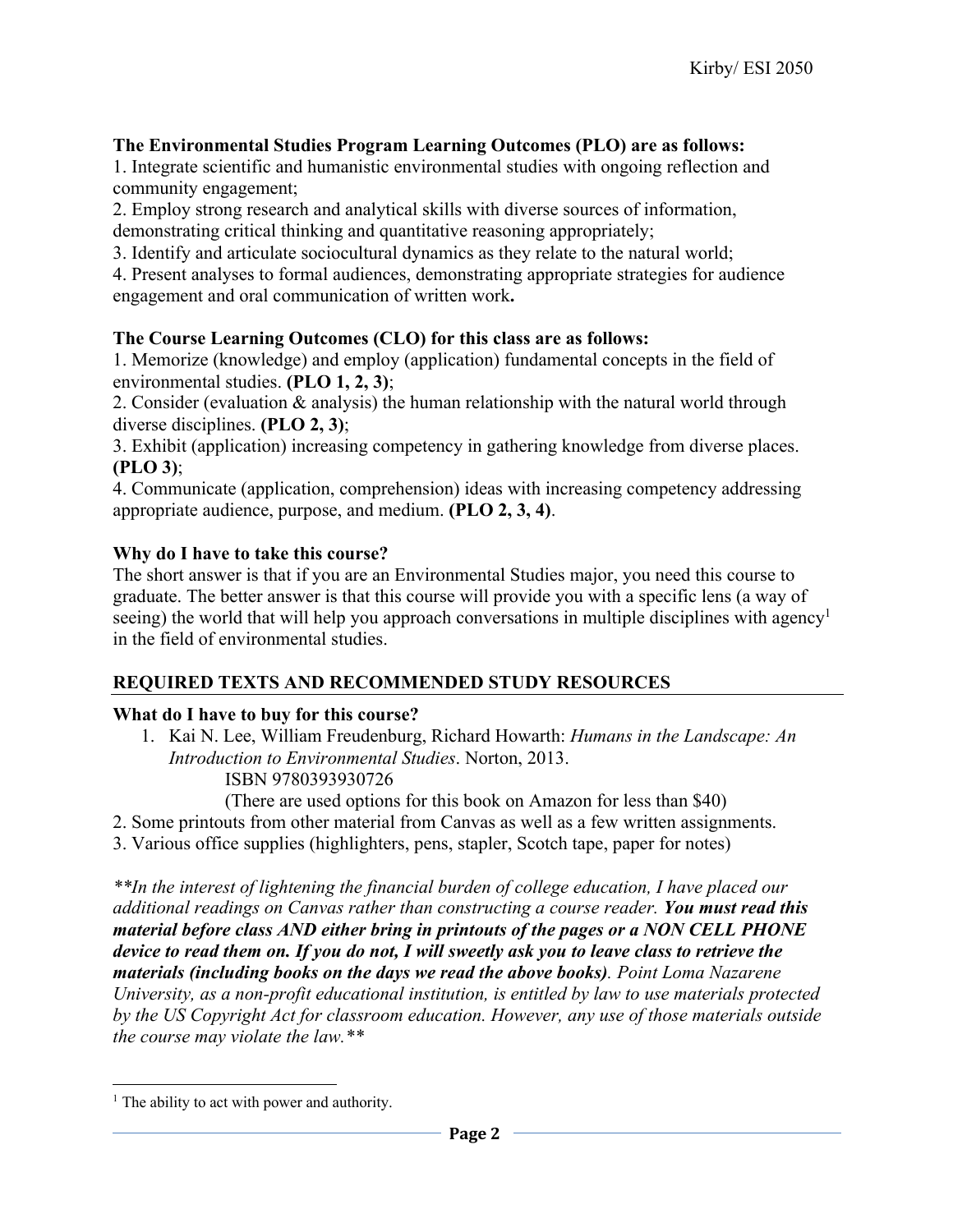# **Are there any resources I can use online and/or on campus to help me?**

Yes. The following are a few of my favorites.

**Tutorial Services** (i.e. tutoring, paper editing, review sessions & Academic Coaching) will be offered virtually during the 2020/21 academic year via *Brainfuse* and select Review Sessions will be conducted in Canvas. *Brainfuse* allows students to be tutored by faculty-recommended PLNU tutors and non-PLNU tutors. Tutorial services via *Brainfuse* include live tutoring, writing labs, and language labs for foreign languages. Tutoring in *Brainfuse* has the capabilities of screen sharing, smartboards, and audio/video capabilities. You can contact tutorial services at TutorialServices@pointloma.edu.

**The Library** has not only many books but also databases that allow you to do specific searches for any topic you want. Further, it also contains very helpful librarians who can

assist you.

**Canvas** will contain this syllabus, the assignments, lecture videos, some readings, and other fun sundries throughout the semester. Sometimes you might have to print them for class. Please check Canvas regularly.

**OneLook** is an online database of dictionaries www.onelook.com.

**Wikipedia** is an online encyclopedia www.wikipedia.org. Though this site can have errors from time to time, it is a wonderful place to look up any person, place, or event you encounter in your reading that you do not know. While I love Wikipedia for its ability to quickly provide information, DO NOT use this as a source for your papers. **Me** I am available to answer any questions you may have. You can schedule appointments to see me in class or email me—**please include "LIT2000-5" in the subject** line of your emails to me.

# **ASSESSMENT AND GRADING**

# **How do I pass this course?**

- 1. Participate in this course
- 2. Do all the assignments
- 3.Turn them in on time

# **What specifically does that look like?**

As I said earlier, this course has three sub-goals: 1) to give you an introduction into the current conversations in the field of environmental studies, 2) to give you an environmental lens with which to approach issues across disciplines, and 3) to create a strong cohort of fellow scholars and colleagues who will support you throughout your time in ESI at PLNU and hopefully beyond.

That's a lot to pack into a semester course that meets for about an hour a few days a week. But we're going to give it the clichéd good college try. I have accounted for the hours you must spend to meet the required 112.5 – 125 hours for this course, and these include reading from our primary text as well as shorter pieces from the Canvas Course Reader, taking reading quizzes, engaging in discussion questions, doing various participation activities, and submitting assignments. These are all geared to accomplish one of the three goals for this course.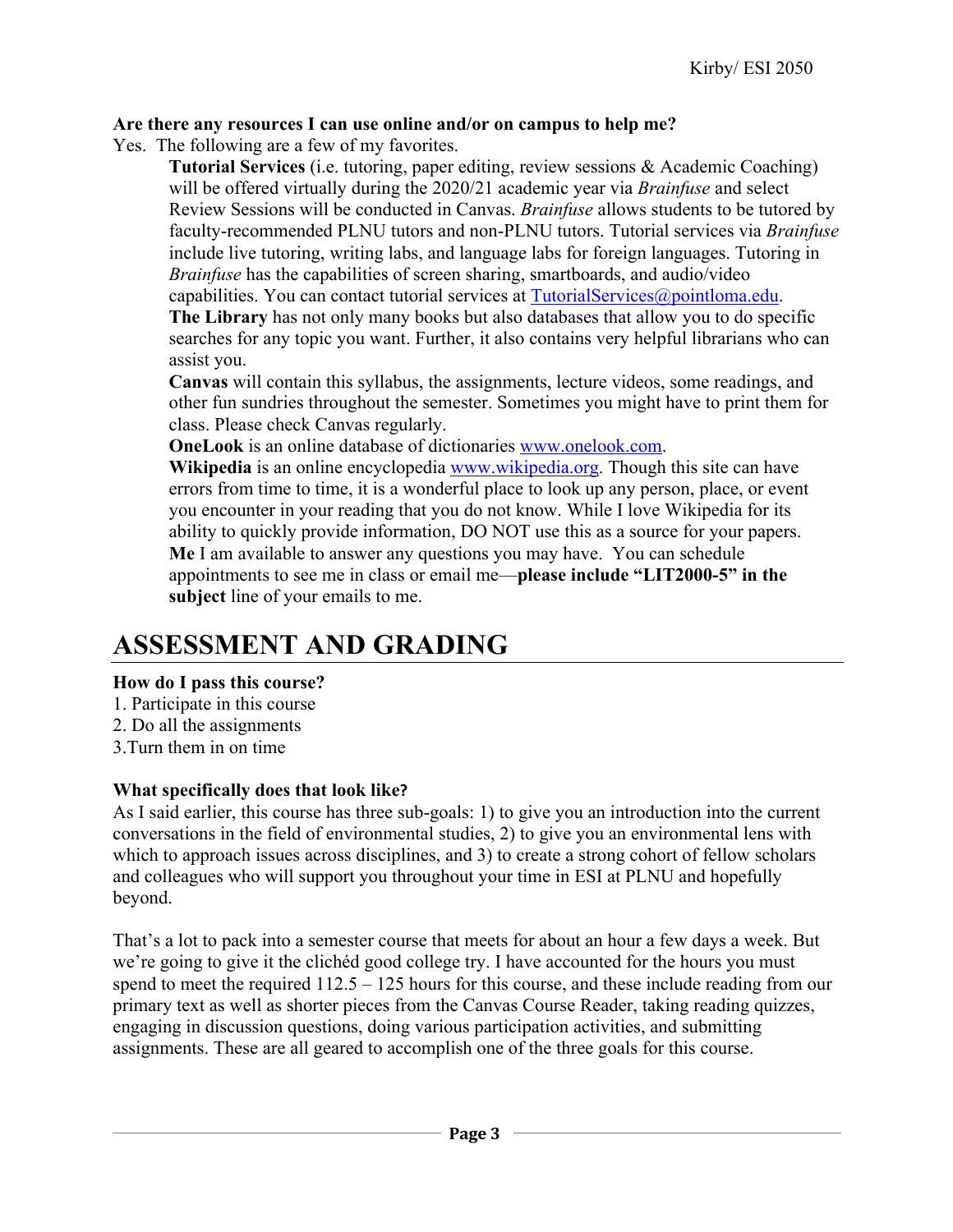While I am shooting for activities that allow you to engage with the content in diverse ways, you will do a lot of communicating through writing. With all the writing we will do, the main thing is that you get your ideas clearly down on paper. I emphasize revision and process because most of us need to produce what Anne Lamott calls "shitty first drafts" before we can see where our ideas need work. In those initial versions of a piece, you may not have perfect grammar, that's okay—no writer ever does. In the process of revision, the grammar gets cleaned up.

Writing is less like chipping away at a marble sculpture to reveal a finished piece and more like a caterpillar transforming into a butterfly: the end product may look nothing like your first draft. But the first draft carried all the source ideas (the DNA if you will) that lets you break your piece down to primordial goo and rebuild it as a butterfly.

There will be some sort of writing due almost every week—some of which will be initial stepping stones for your final project in ESI2050. This isn't to scare you but to let you know the pacing of the course.

# **Since the writing is so often does that mean it can be some sort of stream of consciousness string of words I wrote five minutes before it was due?**

Nope. Nor can any other writing you do for me.

Unless done in class, anything you submit to me needs to be

- a. Typed and double spaced in the appropriate format (the default is MLA);
- b. Demonstrate you have been thinking about the problem/topic you are writing about;
- c. Be free of typos.

### **So I have to have perfect grammar or you will fail me?**

No. Typos are not grammar mistakes. Typos are ignoring the things that you already do proficiently in your writing on social media, email, and texting. Things like not putting a period at the end of a sentence Or not capitalizing my name, which is breeann Kirby (another typo is spelling my name wrong—or your name, for that matter). Or when you are writing.<sup>2</sup> You need to have complete thoughts. Typos are one of my HUGE pet peeves. They are not just mistakes but a sign of disrespect to me and your peers who will be working with your writing. Most typos can be easily caught if you read through your paper at least once before you turn it in (pro tip: read your paper out loud. You'll catch a lot of stuff that way.) Because no one is a perfect proofreader, I will allow one typo every page (meaning if you have a five-page paper, you may have up to five typos total on any of the pages in that work).

### **What are the specific assignments?3**

**Contract (7%):** You will write a contract for the grade you wish to earn in this course and evaluate yourself with regards to the contract at the middle of the semester and the end.

**Quizzes (10%):** There will be 12 quizzes that will cover our readings. You need to do 10 of the 12 with a minimum grade. These quizzes will happen about once a week on Canvas. There will be no make-up quizzes given.

<sup>&</sup>lt;sup>2</sup> Note the three typos here.

<sup>&</sup>lt;sup>3</sup> \* denotes a B-grade assignment/ \*\* denotes an A-grade assignment.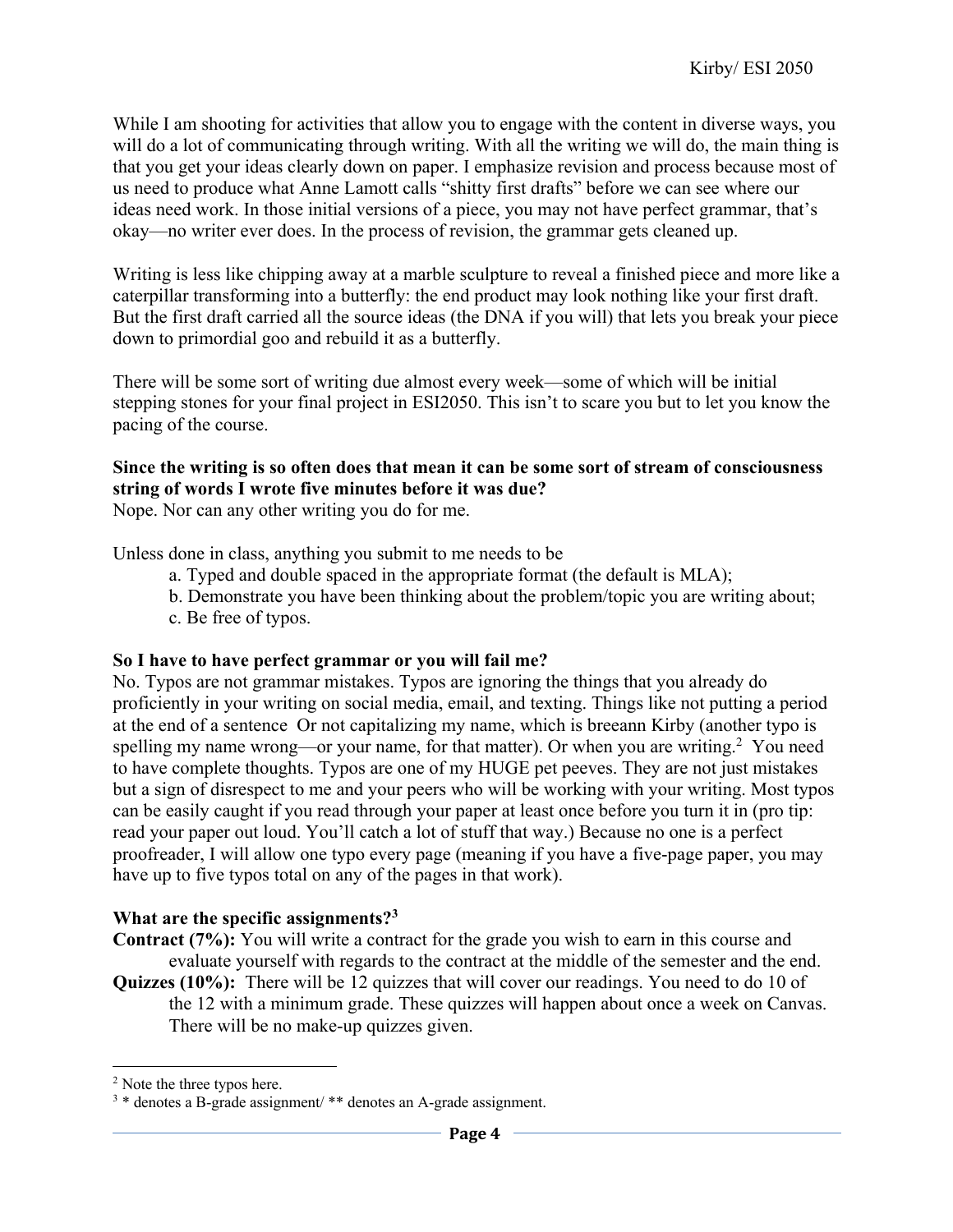- **INSTAdiscussions (10%):** As we read and discuss our texts, I will post discussion questions on Instagram. First, you will create an academic Instagram account (not your personal account—you don't want to mess up your feed curation). Then you will follow me: @naturenarratives to see the prompt. You must post your answer to the prompt which will be both a photo (can be taken from our reading) and an explanation as to why that photo answers the question AS WELL AS the relevant hashtags. You may not duplicate a classmate's photo; nor should you use photos you rip from the web. Rather, try for an original picture you took. Remember, this is social media; have fun with it. You must post on the due date, and you will comment (in addition to liking) at least two other of your classmate's responses. I will post 12 questions; you must respond to 10. Your course's INSTAdiscussion prompt will be color-coded for this course. You will only get credit for responses to your course's discussions prompts. See Canvas for more details.
- **\*\*Lead Class Roundtable (10%):** Starting Week 2, each week students will present a current environmental issue to the class through the lens of a specific discipline (biology, history, literature, sociology, business, art, poly sci, theology, etc . . .). Via Canvas, you will provide a summary of the issue, links to relevant articles, and your thoughts on addressing the issue through a discipline.
- **EcoChallenge** (10%): Through the website https://campus.ecochallenge.org/, you will engage in weekly personal challenges that will earn our class points as a team. I've selected four activities in four categories for you to complete. You much choose at least one other activity in those categories as well as complete 5 other activities in other categories of your choice. You will then create a **short presentation\*/\*\*** that examines your experience and the feasibility of individual vs collective action on creation care.
- **Comment on an EIS/EIR (28%):** Before any project that has an environmental impact can be done, the project must file an Environmental Impact Statement (EIS) or an Environmental Impact Report (EIR). These documents are heavily researched and rely on the expertise of many disciplines. Further, they must be posted so that the public can review and make any relevant comments on the project. For this project, you will choose an EIS/EIR and draft a comment that indicates your researched and informed understanding of the project, issues surrounding the project, and human interests. This is a multi-layer project that will have five elements: **Proposal (5%)**, **Bibliography (10%)**, and actual **Comment (13%)**.
- **Final Exam Presentation of Portfolio (10%):** You will create a portfolio of what you've done this semester and **present (4%)** it to the class, explaining your chosen EIS/EIR and why. This portfolio will have **revisions\*\* (3%)** of your previous projects and a **Reflection Essay\*/\*\* (3%).** Successful completion of this course requires taking the final examination **during its scheduled time***.* The final examination schedule is posted on the Course Schedule site and in this syllabus. No requests for early examinations or alternative days will be approved.
- **Course Participation (15%):** Effective learning happens in a dynamic environment. Therefore, you must interact with the instructor and the other students regularly. It is my goal that we will spend time outside the classroom, engaging in the natural world and with experts in a meaningful way. If you wish to earn your participation grade, you must have a good attitude; you must read all of the readings; you must do the participation assignments on Canvas or in class; and you must speak out. Make it your goal to come up with one good thought for every module and to share it. If we meet face-to-face, you must turn off your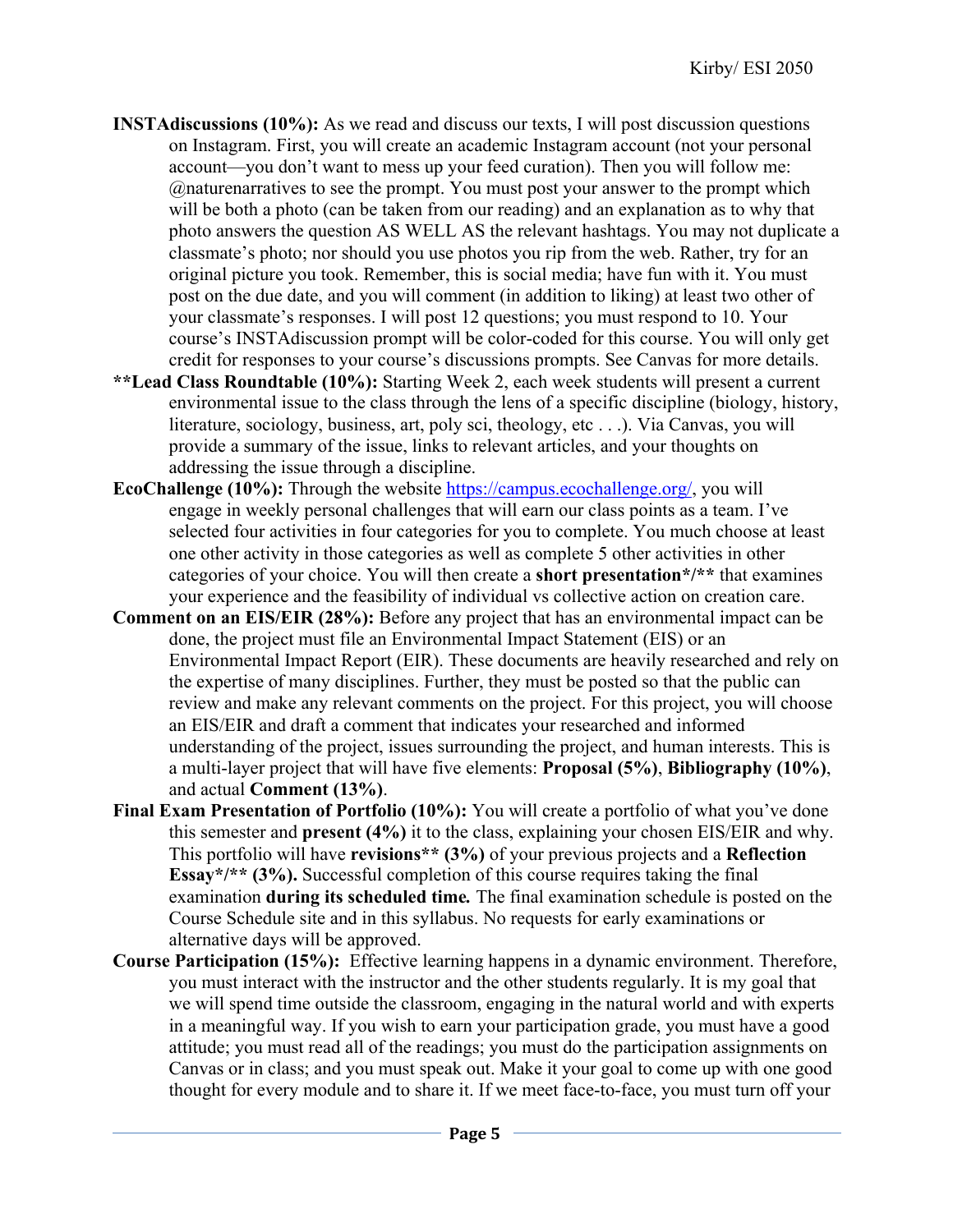cell phones when you enter the classroom; use of cell phones will not be permitted unless you have an academic accommodation OR I give you specific permission. Other electronic reading devices are allowed on the days we have comics in digital format; **however, if you use your device to disengage from course discussion, I will sweetly ask you to leave that day and try again next time.**

*\*For all of these assignments, further instructions will be given on Canvas and/or in class\**

# **There are other people in this course and I am shy about speaking or sharing my work publicly. Do I really have to talk and share my work? And if I do, how do I know that I will not be treated unkindly?**

First, I feel you. I actually have a strong sense of stranger danger and hate talking in front of people. I am nervous every time I teach, but practice has made it easier and easier.

Second, it is important for you to practice speaking and posting publicly now when you are in a safe space with an advocate (me); again, practice will make it easier and easier. Respect in this course is a must. Again, this course is a safe space. As we discuss and analyze works that may address potentially emotional topics, we will encounter many different viewpoints within the course. Much of the work we will do in this course is cooperative. You should think of all your reading, writing, and speaking for and in course as public, not private, discourse. **By continuing in this course, you acknowledge that your work will be viewed by others in the course.**

For those of you who are already strong and confident in your opinions and abilities, be sensitive to others who are not. Sometimes take the lead in recognizing when others want to talk, asking them for their opinion and feedback. In order to be a good participant in this course, you must be sensitive to your fellow learners, recognizing them as human just as you are.

As we share ideas, personal insults and comments will not be tolerated. I will ask you to leave the discussion or class if you cannot be kind. If you aren't sure how to phrase your opinion, please ask me.

For all of us, assume the best about the person speaking. Sometimes we need to hear what we are saying before we understand exactly what we are saying. Ask for clarification; respectfully disagree. The best rule to follow: **be kind.**

# **A lot of course discussion seems to come from our outside experiences and opinions, do I need to take notes?**

Absolutely. Note taking is a valuable skill in every discipline and should be practiced whenever possible. Sometimes I may SPEAK information during lecture that is important. It is your responsibility as an active participant to take notes.

# **IF WE MEET F2F: This is COVID-times, will I be required to wear a mask in class?**

Absolutely yes. I know that different groups of people have differing opinions about masks, and I respect the conclusions that all of us have come to about this highly unfashionable and uncomfortable item of clothing. However, I'm going to follow PLNU's official policy that while we are face-to-face all of us will wear masks give each other at least 6 feet of social distance.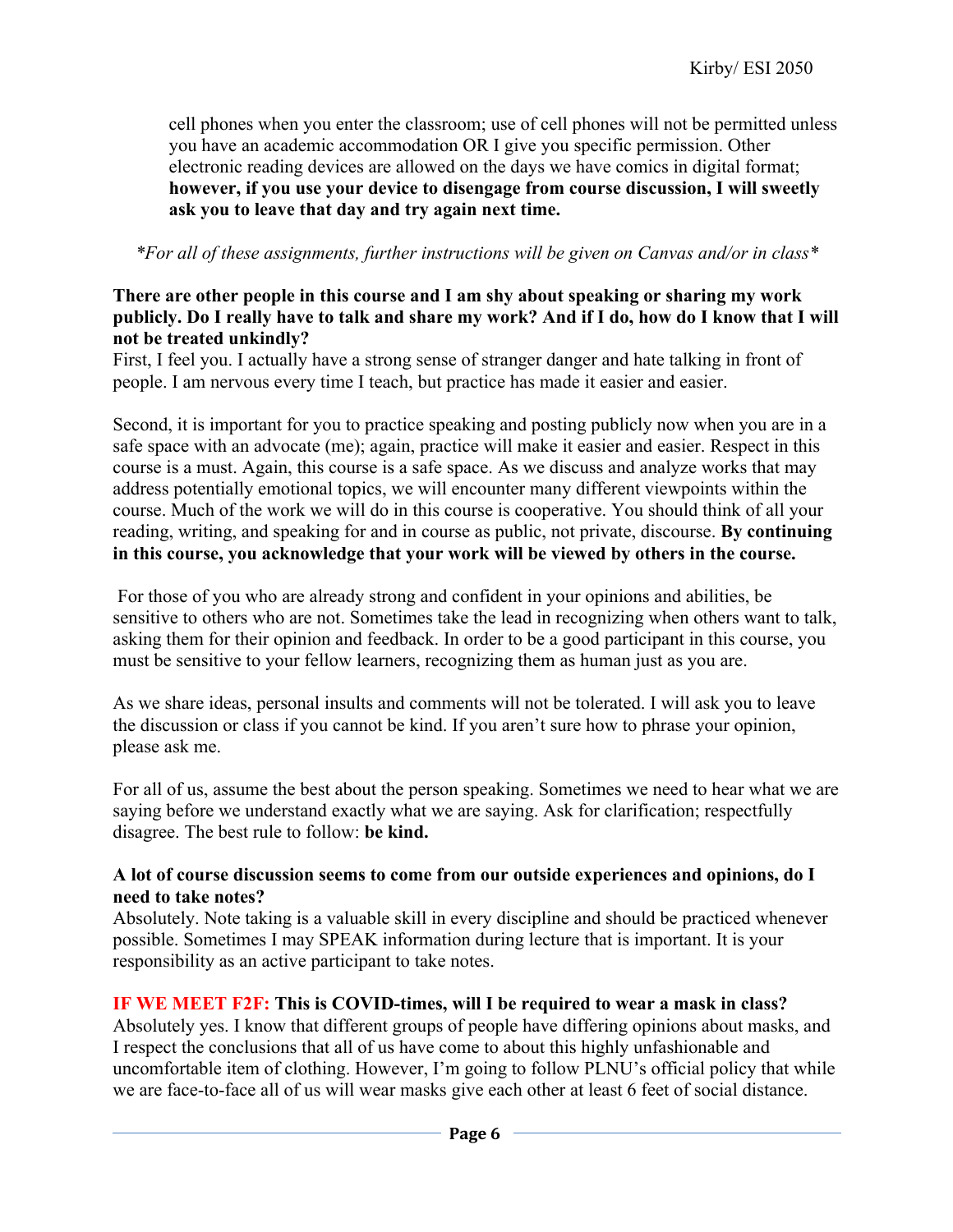Even if you aren't masking and distancing elsewhere, I'm asking you to respect these requirements while you are in my course. If you don't want to wear a mask, I respect that choice, but I will ask you to leave our gathering.

Here is some official PLNU language about COVID-19 safety in class:

*Everyone in class will wear a face covering, unless there is a documented health related issue. If so, students should work with the Disability Resource Center to discuss their needs.* 

*If a student arrives in class and is not wearing a face covering, the faculty will ask them to wear one. If the student refuses, the faculty will ask the student to excuse themselves from class. If the student refuses, the faculty member will call campus safety to escort the student. In either refusal case, a conversation should be scheduled between the chair of the department and student. Failure to follow communicated health guidelines will be considered a violation of the Student Handbook and can result in student conduct sanctions up to and including loss of housing privileges or suspension. These sanctions will be communicated by a Resident Director or the Dean of Students.*

# **What if I've had the vaccine or COVID already?**

Right now, the research hasn't clarified if someone who has the vaccine can still shed enough virus to infect another person and research is showing that there are multiple strains of SARS COV-2 (the name of the virus that gives us COVID—COrona VIrus Disease) that can reinfect even a person with antibodies to another strain. While most of us may be healthy and not too concerned about the effects COVID may have on us, we don't know each other's personal situations outside of the class. Perhaps someone has a person in their home who is high risk and wasn't able to get the vaccine. It is an act of kindness to continue to wear a mask even if you are no longer threatened because someone else may still be.

# **OMG I am SO tired of COVID and masks!!!**

Trust me: we all are.

# **How will I know my grade in the course?**

To eliminate grade anxiety, I've set this course up on a contract grading model. This model means that you can **choose** which grade you would like to earn right now at the beginning of the semester and then **allocate your time** wisely to earning that grade. A written contract is due the third week of course that states the grade you intend to earn in the course as well as the work you will do to meet contract; I will then ensure you meet your learning goals. At two other points in the semester, you will evaluate your contract and contribution to the course. You are free to change your mind during the semester about what grade you wish to earn, but we must then meet to negotiate your new contract.

I will not accept work that is unfocused and rife with grammatical and logical errors and typos. If you happen to submit an assignment that appears to be the product of lazy engagement with the material, you risk not meeting the conditions of our grade contract; I will allow you the opportunity to redo **two** assignments if they do not meet the standards of your contract, not including quizzes and INSTAdiscussions. **If I accept your work, it means you met contract**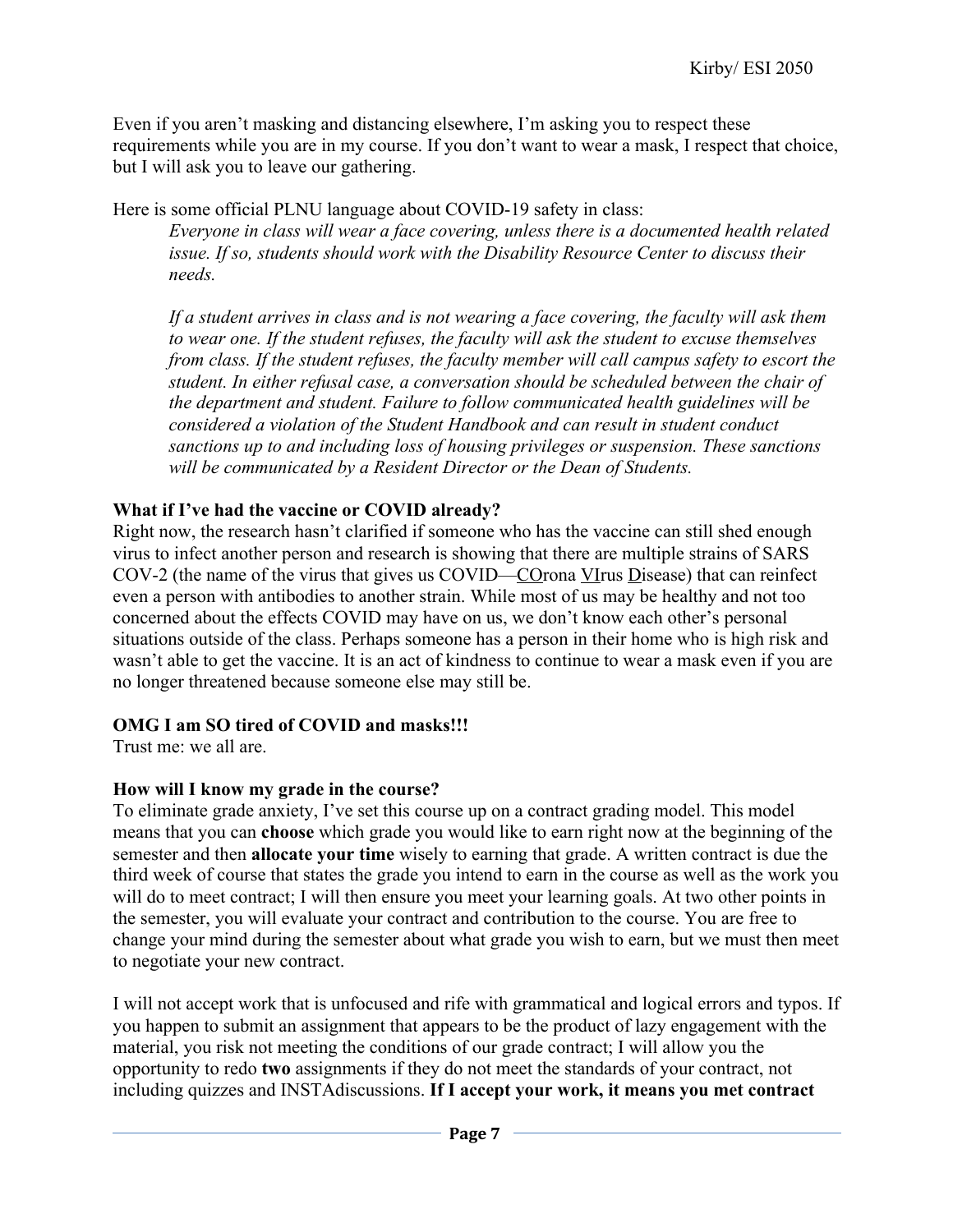**and are earning the grade you chose**. I assume that none of you want a grade of D or F; if you are interested in a grade lower than a C, please contact me to discuss your options.

I will not be giving partial credit for activities: you either get full credit or not at all (in which case, I will give you an opportunity to try again).

**A note on how much time you should spend on an assignment:** While, I have listed the assignments as percentages of your grade, I also have determined how long it should take for you to complete each one. To meet accreditation, you are expected to spend 112.5 - 120 hours on this course  $(\sim]37.5$  hours per unit). Below is the breakdown of hours to reach that goal:

| <b>Hours</b>       | <b>Activity</b>                         |                |
|--------------------|-----------------------------------------|----------------|
| 20                 | Reading                                 |                |
| 42                 | Class Participation (including meeting, |                |
|                    | various activities, and listening to    |                |
|                    | lectures)                               |                |
| 50.5               | Assignments                             |                |
|                    | Contract                                | $\mathbf{1}$   |
|                    | Quizzes                                 | 5              |
|                    | <b>INSTAdiscussions</b>                 | 5              |
|                    | <b>Class Discussion</b>                 | 5              |
|                    | EcoChallenge                            | 10             |
|                    | <b>EIS/EIR Comment</b>                  |                |
|                    | Proposal                                | $\overline{2}$ |
|                    | Bibliography                            | 5              |
|                    | Comment                                 | 10             |
|                    | Revision                                | 4              |
|                    | <b>Reflection Essay</b>                 | 1              |
| <b>TOTAL HOURS</b> | <b>Final Presentation</b>               | 2.5            |
| 112.5              |                                         |                |

Of course, some of you will take shorter or longer to do a particular activity. The goal here isn't to be perfectly accurate, just fair in assessment of how long an activity should take you. If my estimates are off, please let me know so I can revise this time-table for the future.

**Speaking of hours, I just looked at the schedule outline and noticed that some weeks have an estimate of 10-13 hours of work!! Don't you know/care that I have other classes?** Yes, I know and care that you have a full course load and that this course is only 3 units out of 15-18 units you may be taking. This is why I took the time to figure out the hours for assignments, reading, and participation so that I wouldn't be unfair in my expectations. The calculations for the weekly hours is a worst case scenario if you happen to push off working on a project until the week it is due. My actual expectation is that you'll note your larger projects and readings and allocate time across the semester (especially on light weeks) to work a little bit on them at a time. This way, you won't have any 13-hour weeks because you'll have prepped ahead.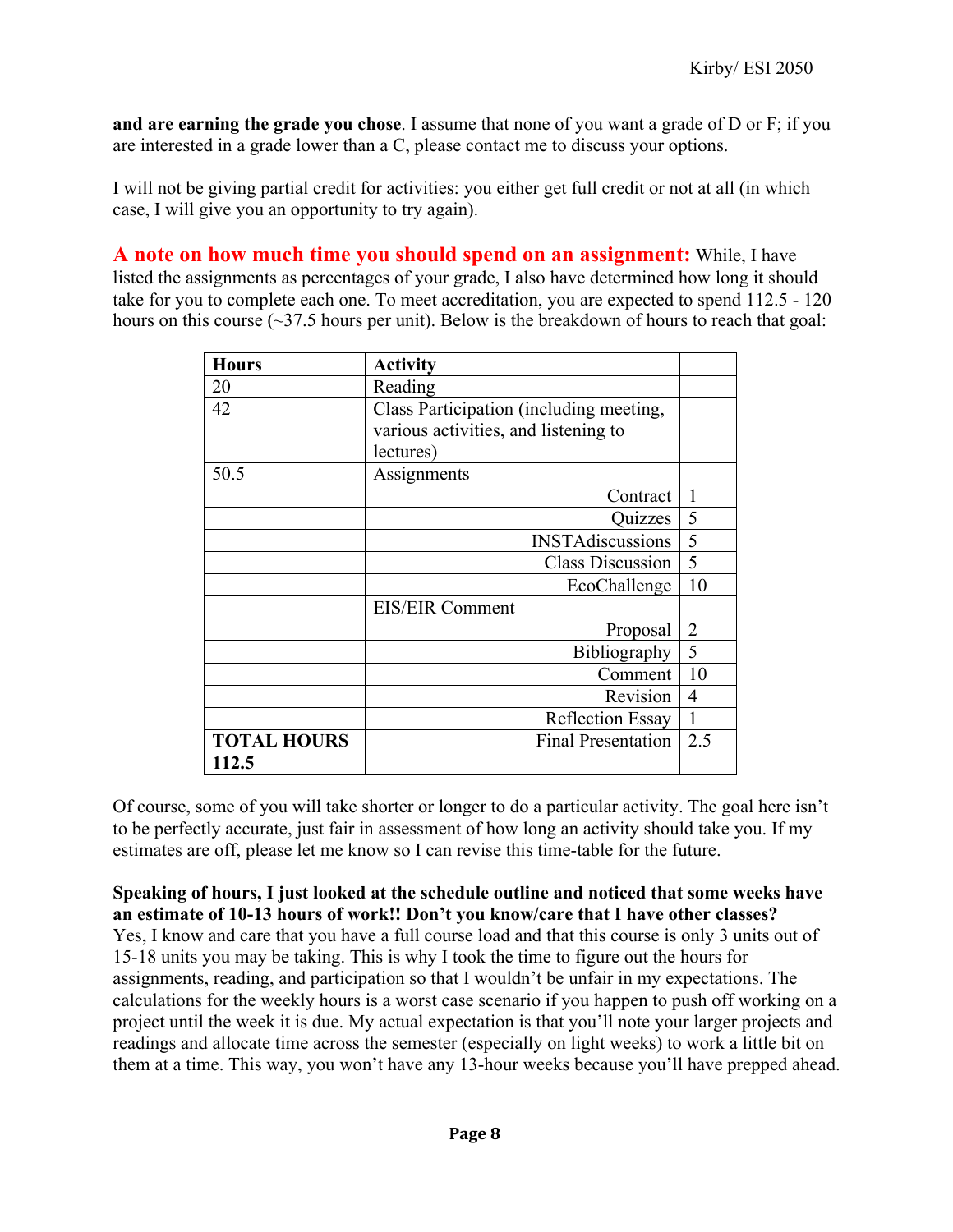#### **So what do I need to do for a contracted grade? 70-79%: C**

To earn a C grade in this course, you will:

- 1. Carefully read each assigned text;
- 2. Create a contract for your grade, evaluating it twice in the semester (7%);
- 3. Contribute to general course discussion (15%);
- 4. Turn in your assignments on time;
- 5. Pass 10 quizzes with an average score of 60% (7.5%);
- 6. Contribute to 7 discussion questions on Instagram (7.5%);
- 7. Research and create an EIS/EIR comment (28%);
- 8. Participate in the EcoChallenge (7%);
- 9. Create a portfolio and present it at the final (4%).

*\*For a grade of C+, you will produce high-quality work and be an active and positive contributor to our classes, offering a respectful spirit and coming up with insightful ideas and worthwhile feedback both in the classroom and on Instagram.*

I will not accept work that does not meet with the quality expected of a C. If you do not do Cquality work, then I will not accept it. The fluctuation in the percentage allows that there can be variable effort and quality put in at the C level. Thus you can earn a C- or a C+.

# **80-89%: B**

To earn a B grade in this course, you will:

- 1. Carefully read each assigned text and provide reading take-aways;
- 2. Create a contract for your grade, evaluating it twice in the semester (7%);
- 3. Contribute to general course discussion (15%);
- 4. Turn in your assignments on time;
- 5. Pass 10 quizzes with an average score of 70% (8.5%);
- 6. Contribute to 10 discussion questions on Instagram (10%);
- 7. Research and create an EIS/EIR comment (28%);
- 8. Create a portfolio and present it at the final (4%);
- 9. Write a reflection essay for your portfolio (3%);
- 10. Participate in and present on the EcoChallenge (10%).

*\*For a grade of B+, you will produce high-quality work and be an active and positive contributor to our classes, offering a respectful spirit and coming up with insightful ideas and worthwhile feedback both in the classroom and on Instagram.*

I will not accept work that does not meet with the quality expected of a B. If you do not do Bquality work, then I will not accept it. The fluctuation in the percentage allows that there can be variable effort and quality put in at the B level. Thus you can earn a B- or a B+.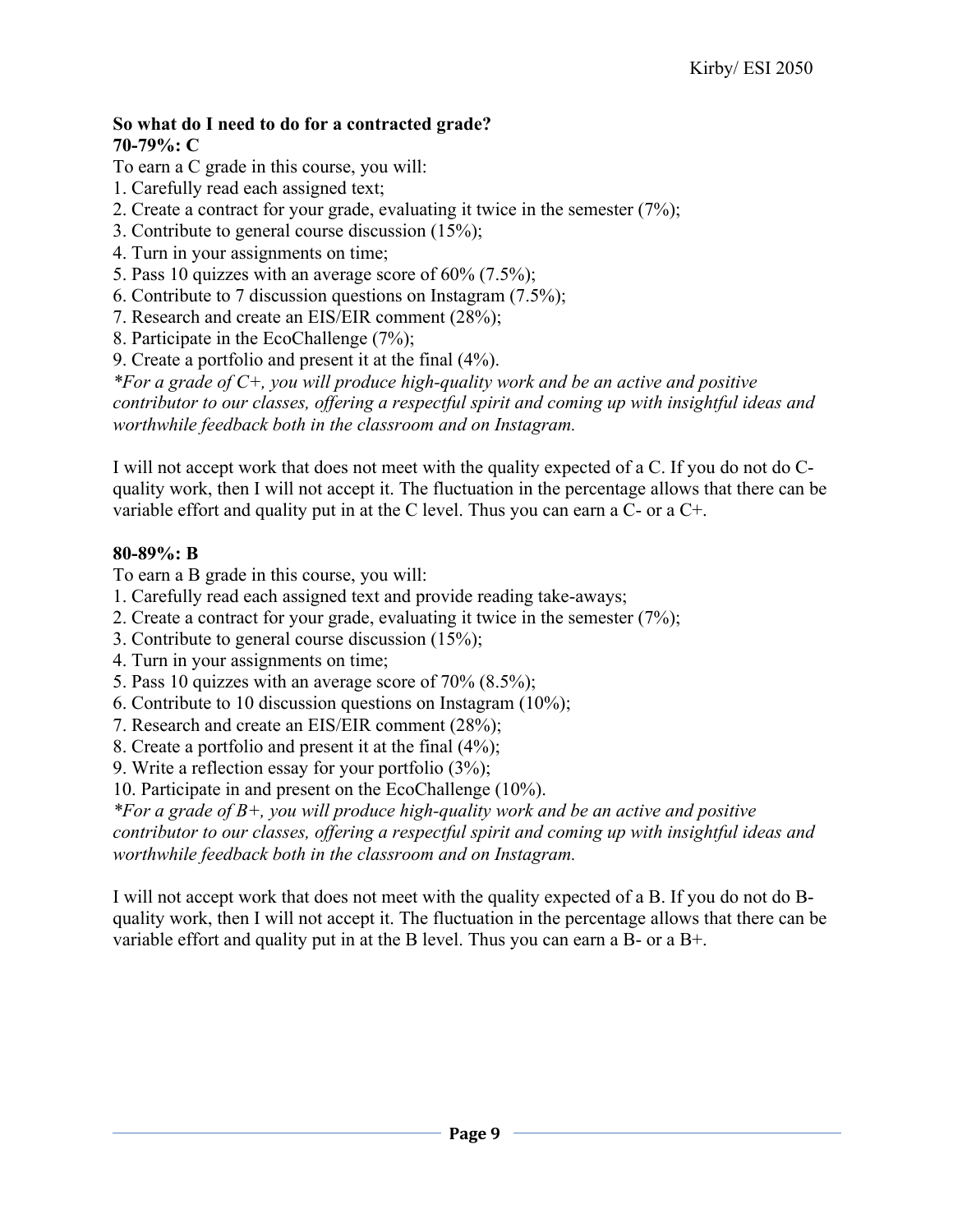# **90-100%: A**

To earn an A grade in this course, you will do **ALL** of the assignments listed for a **B grade** as well as

1. Revise the contents of your portfolio (3%);

- 2. Lead two class discussions (10%);
- 3. Submit reading take-aways for all our readings;

4. Pass the quizzes with at least a score of 85% (10%).

*\*For a grade of A, you will be an active and positive contributor to our classes, offering a respectful spirit and coming up with insightful ideas and worthwhile feedback both in the classroom and on Instagram.*

I will not accept work that does not meet with the quality expected of an A. If you do not do A-quality work, then I will not accept it. The fluctuation in the percentage allows that there can be variable effort and quality put in at the A level. Thus you can earn an A- or an A (sorry there are no  $A + s$ , but you are all  $A + in$  my heart).

# **It's halfway through the course, and I haven't had any emails from you about my grade. How will I know if I am awesome and still on contract? Should I be nervous?**

First, you are awesome! Never doubt that. Your grades do not make you an awesome person; how you engage in life does. But I know we all care about grades, so second, if you are doing the assignments according to one of the contracts listed above and you have not heard from me about them, it means that you are doing a great job and are on track for your contracted grade. The only time I will initiate contact about your grade is if you are NOT meeting your contract. However, you are always welcome to ask me about your grade or performance in course at any time in the semester.

# **I wrote the most amazing post on Instagram and then it deleted it and told me my account was blocked. What do I do?**

I'm sorry that totally sucks. One way to avoid this problem is to not wait until the last minute to post. Instagram often interprets a burst of many people posting the same hashtags at the same time as bots and shuts down the accounts. If you choose to do your posts earlier than the due date (I will put them up about a week before they are due), then you will not be seen as a bot.

# **But I didn't post earlier, I'm looking at the FAQ because I posted at the due date and my post was deleted. So what do I do now?**

Did you COPY your response BEFORE posting it, so you can paste it into an email or new post? If so, try to post the text again without the hashtags. Then add the hashtags as a comment below the main post. If that doesn't work, try to post again without hashtags and tag me in the image. If your account has been blocked, send the image and post to me in an email with the appropriate subject line. Then immediately contact Instagram and let them know that your account is for a university course and ask them to restore it. They will.

If you didn't copy your post before you posted it, then I am sorry, the post is gone; you will have to rewrite it. Consider it a hard but good lesson (like back in 2004, when I didn't back up my Master's thesis and lost 50 pages when the computer randomly shut down—you can bet I save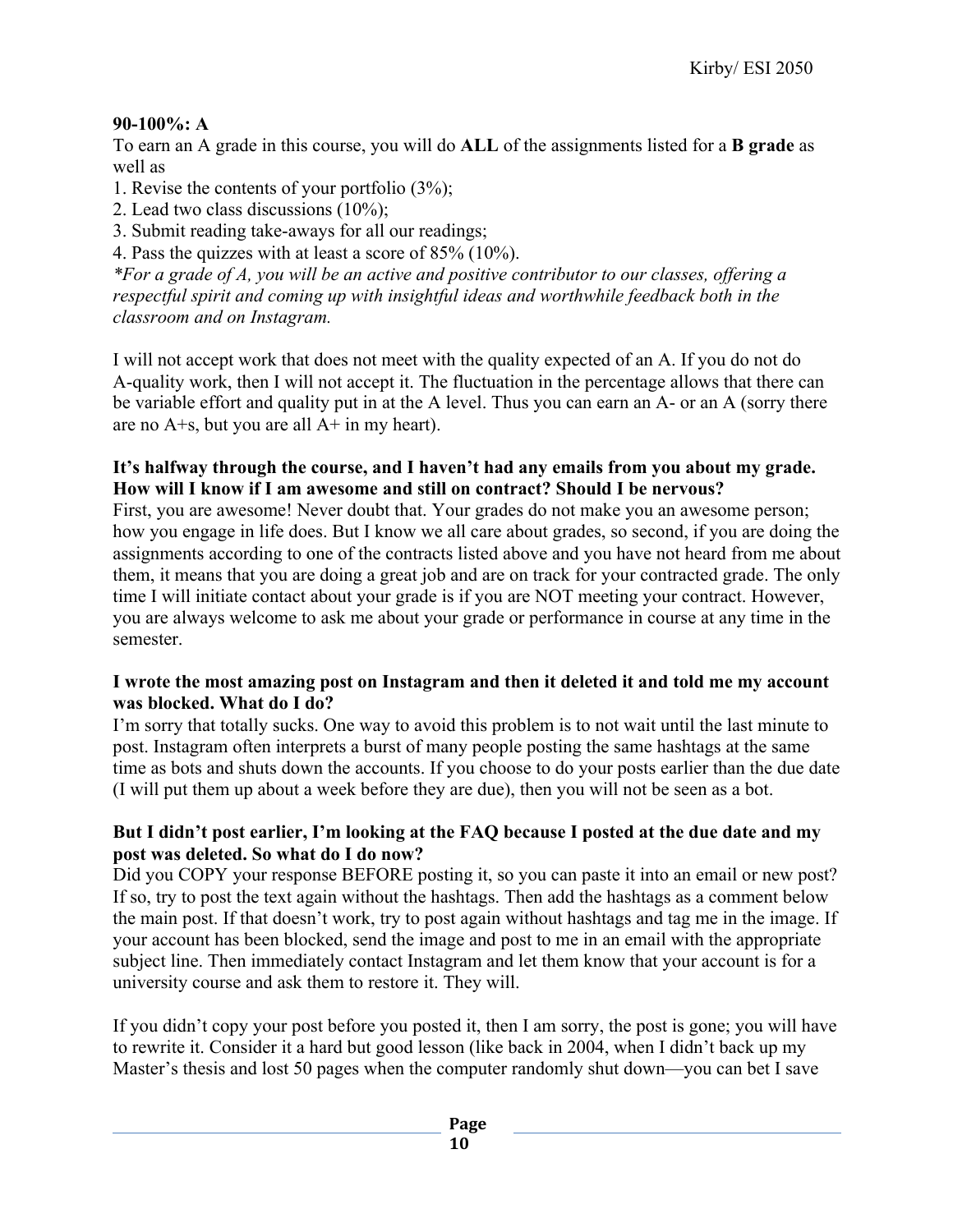my work regularly now). Rewrite your post, COPY it, then try the above strategies to get it posted.

**I successfully posted an amazing INSTAdiscussion. How do I know whether you've seen it?** Hashtags are important because that I how I will search for those of you who completed the prompts. Usually within five days, I will like all the Instagram posts to let you know that I have noted them for your contract. But sometimes I miss things. If you don't see a like within one week of posting, please contact me, using the appropriate subject line in your email<sup>4</sup>, so that I can like your post.

### **I successfully posted an amazing INSTAdiscussion but you didn't give me credit?**

Did you respond to two of your classmates' posts in a meaningful way? If you didn't, then you don't get credit. This is an all or nothing assignment. You must post and also respond to each other.

### **I found a killer image online and I want to use it in my INSTAdiscussion. Can I do that?**

Yes, IF you get permission and cite your source. There's a scourge of content stealing across the internet. Stealing (even if it's sharing posts and memes) is not cool and is actually plagiarism. If you want to use someone else's work, you need to make sure it's okay and give them credit. There are a lot of amazing accounts by creatives who have worked hard for their content and have detailed guidelines about how to use their work. If you don't want to use an original image (one you created) then spend the time to figure out how to credit and use. General rule of thumb is to both tag the image with their account and  $\omega$  them in your post. You can also DM them to see if they are cool with your posting their stuff on your feed (some only like shares through stories via the paper airplane icon). If you do follow up and get permission, you can add in your post something like "image credit, with permission: @nameofperson." If you head to my Insta account, you can see a little video tutorial I made for this (@naturenarratives).

I know this may sound tedious for an online discussion on social media, but it's good practice for real life especially if you are or are going to work with creatives.

### **Will you assign extra credit?**

During a given semester, opportunities for extra credit may arise. These assignments are often difficult and give you a chance to make up elements of our contract; therefore, they require *extra*  effort.

### **How do I contact you?**

At the top of the syllabus, all of my contact information is listed. If you choose to email me or DM via Instagram, please indicate **ESI2050**. If you don't, I will sweetly remind you to format your email correctly.

Also, I have set up a GroupMe for our class. It's 'ESI2050' on GroupMe. Click here to join: https://groupme.com/join\_group/65701498/2KB3Z8u5 or through the email invitation I sent you. You may text me through that as well. You are welcome to text me at any time;

 $4$  Wow, I remind you a lot about your email header in this FAQ. Do you think it's important to me?  $\circledcirc$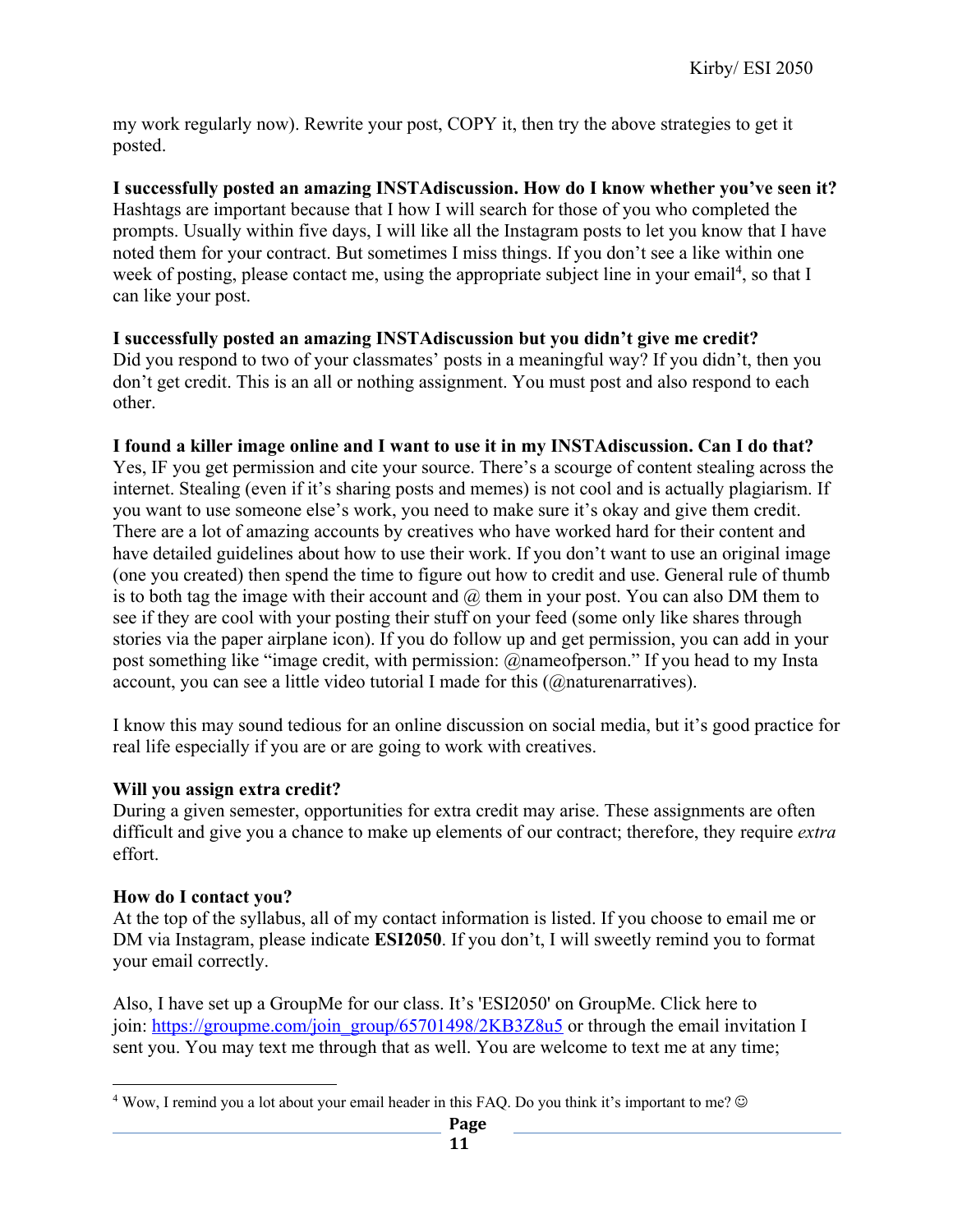however, I will commit to being responsive to your texts between the hours of 9am and 8pm, Monday-Thursday. If you text outside of those hours, I may or may not respond right away. ALSO, if you direct message me, sometimes GroupMe hides the initial chat and I won't see it. So the first time you DM me, please also send an email to let me know to look for you.

| $\mathbf{A}$ | 93-100 Percent |
|--------------|----------------|
| $A -$        | 90-92          |
| $B+$         | 89-88          |
| B            | 87-83          |
| $B-$         | 82-80          |
| $C+$         | 79-78          |
| $\mathsf{C}$ | $77 - 73$      |
| $C-$         | 72-70          |
| $D+$         | 69-68          |
| D            | 67-63          |
| D-           | $62 - 60$      |
| F            | Below 60       |

# **INCOMPLETES AND LATE ASSIGNMENTS**

# **What if I turn in a late assignment?**

All assignments are to be submitted/turned in by the dates noted in the week's module including assignments posted in Canvas. Incompletes will only be assigned in extremely unusual circumstances.

That said, life happens to all of us, including me. So sometimes we miss deadlines. To allow for that possibility, I have scheduled 12 quizzes and 12 INSTAdiscussions rather than the required 10. While I will not accept a late submission for either, having those two extra submission possibilities should provide you with some breathing room if life happens and you miss one.

For the other assignments, come talk to me if you know you will miss one ahead of time OR email me immediately if you do miss one. Remember to put **ESI2050** in the subject of your email, or I will sweetly request that you do so before addressing your concerns.

# **What if you don't accept an assignment?**

If your assignment does not meet the standard of our contract, I will hand it back to you. You will then have until the next Monday to revise it to meet contract.

# **What if I don't turn in an assignment at all?**

I will still like you. However, failing to do assignments (or adequately revising any ones I request) will result in a voided contract and possibly a letter grade of D or F for the course. Of course, you should chat with me about any circumstances that maybe had you miss an assignment because we may be able to revise your contract to a satisfactory end.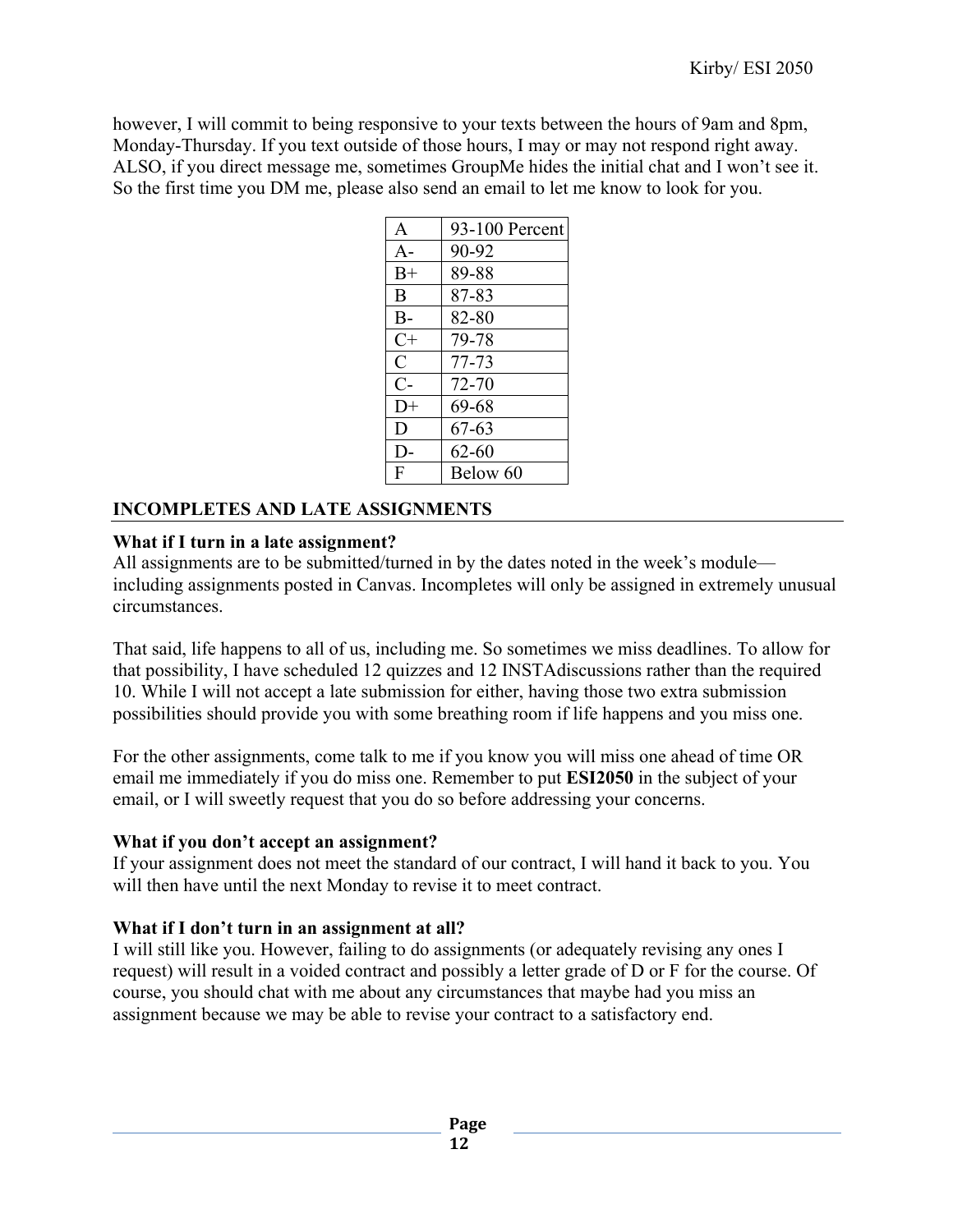# **PLNU ATTENDANCE AND PARTICIPATION POLICY**

# **What if I have to miss a class or participation activities?**

You must participate to pass the class. However, I do understand that emergencies do come up. If you do choose to skip a portion of the course, you are responsible for the material covered and assignments given/due. **You must get this information from another** *student* **(not your instructor).** 

# As PLNU notes,

*Regular and punctual attendance at all synchronous class sessions is considered essential to optimum academic achievement. If the student is absent for more than 10 percent of class sessions (virtual or face-to-face), the faculty member will issue a written warning of de-enrollment. If the absences exceed 20 percent, the student may be deenrolled without notice until the university drop date or, after that date, receive the appropriate grade for their work and participation. In some courses, a portion of the credit hour content will be delivered asynchronously and attendance will be determined by submitting the assignments by the posted due dates. See Academic Policies in the Undergraduate Academic Catalog. If absences exceed these limits but are due to university excused health issues, an exception will be granted.*

# *Asynchronous Attendance/Participation Definition*

*A day of attendance in asynchronous content is determined as contributing a substantive note, assignment, discussion, or submission by the posted due date. Failure to meet these standards will result in an absence for that day. Instructors will determine how many asynchronous attendance days are required each week.*

Distracting and disruptive behavior will be considered an absence.

# **I still don't get it. What is the difference between fully online and hybrid?**

This is something that is confusing many students in part because there are other terms you have to know as well.

\*Fully online means that you will do all your coursework and class meetings through a device in an asynchronous format.

\*Hybrid means that part of your coursework and class meetings are synchronous and may be on a device and part may be F2F.

\*Remote hybrid means that you will do all your coursework and class meetings through a device in a synchronous format.

\*Face-to-face (F2F) means that you will meet in person for each class period and some of your coursework.

And here are the pesky terms a lot of you aren't getting: synchronous and asynchronous.

\*Synchronous means that you will meet at a specific times and days each week as a class. \*Asynchronous means that you will not have a specific meeting time and can do your coursework and engagement with each other on your own time as long as you meet due dates and deadlines.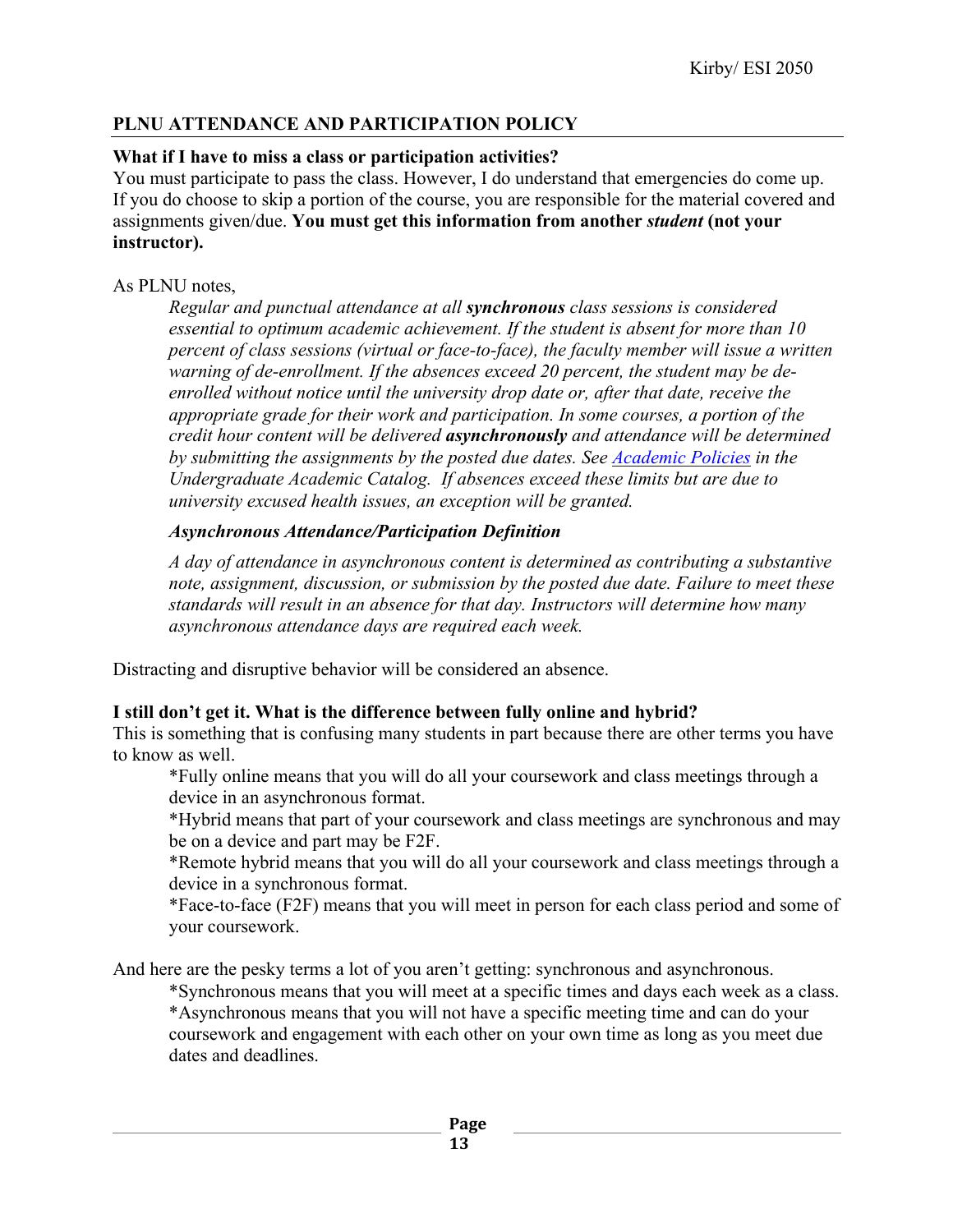Many of you are confusing remote hybrid (synchronous) with fully online (asynchronous). While you were given a choice to opt out of F2F teaching this semester, in most cases you were not offered a fully online option—instead you were remote hybrid. Most classes are designed to be synchronous in meeting patterns.

### **So how do you know what is what?**

- 1. Look at your schedule. If there are course days and times listed (such as this course meeting T/R), then chances are the course will be synchronous whether you are hybrid, F2F, or remote hybrid. If there aren't any days and times listed, then the course is probably asynchronous and fully online.
- 2. Email the professor and ask using the words "synchronous" and "asynchronous." That's a bit more clear because we all are mixing up what fully online and remote hybrid means.

This is my own 2 cents here: I know that some of you got jobs that aren't respectful of a full-time student load. My advice is to revise your job situation. PLNU is not the kind of university where you can work a full-time job that doesn't have flexible hours during the day. And even though this semester is still pretty wonky as far as organization goes, you are doing yourself a disservice if you try to squeeze your courses into your working life rather than vice versa. You are paying a lot of money for this education. Treat it like the main job.<sup>5</sup>

# **Okay, Prof. Kirby, that's all well and good but it is COVID-times and I want to know about YOUR class. So what if we aren't meeting as a class or I catch Miss Rona or I have clearance to take this class fully online?**

Because this is COVID-times and things get squirrelly fast, I have tried to build in flexibility within our course for the contingency that we won't be meeting face to face. Thus, I've designed this course as a **limited synchronous F2F hybrid**. What that means is content will be available via CONTENT Resources in the weekly Canvas modules, and our face-to-face time will be reserved for group discussion of the text, clarification of content, and other PARTICIPATION activities. These activities will also have a counterpart on Canvas or via Zoom if we aren't able to meet F2F. I will expect you to have read and familiarized yourself with the CONTENT Resources **BEFORE** we meet.

# **How is this class working as a hybrid? I've never taken one of those kinds of classes before except for last semester which was really hard.**

I've never taught this course as a hybrid, and last fall was my first attempt at online. So we are in the same boat. I've spent the summer and fall doing a lot of learning about how hybrid and online courses function, and I have definitely learned: IT WILL NOT BE THE SAME AS A FULLY FACE-TO-FACE COURSE. I think it's important for us all to note and mourn that there is an element of connection and accountability that will be lost in this format, especially if we can't meet at all. At times, it may feel weird and lonely. But deep breath. We are in this together and I've set up some things that I hope will ensure your success in the class.

<sup>5</sup> I paid for my own college and graduated in heaps of debt that I am still paying off, so I am not treating working or debt lightly. I'm just offering from my own experience as someone who had to work through college: treat the education like the investment it is.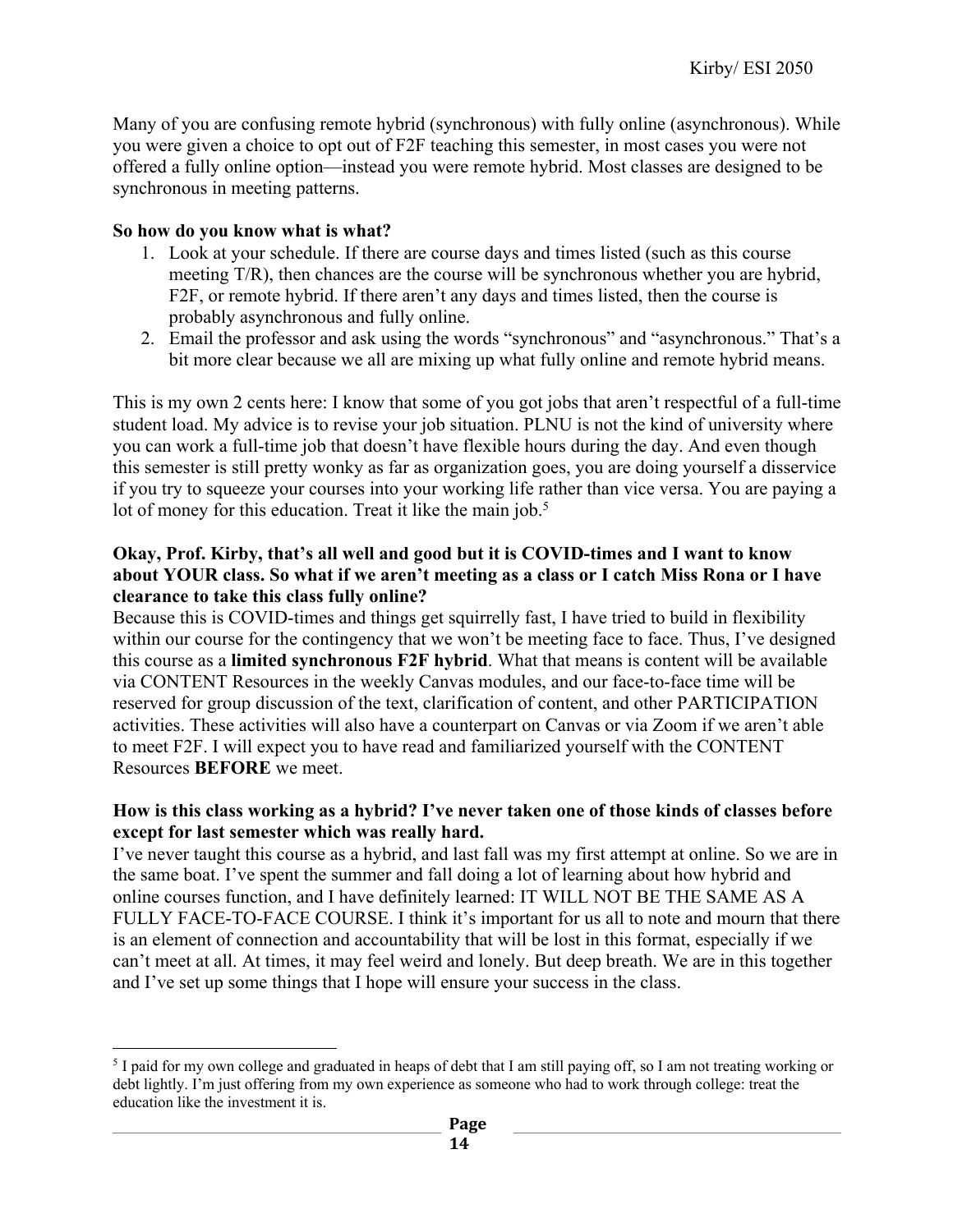- 1. **All online content will be asynchronous.** This will allow those of us who perhaps have to take this course online the breathing room to address whatever else is going on in their lives.
- 2. **We will meet every THURSDAY** for class discussion (either F2F or Zoom).
- 3. **Starting Week 2, there is an OPTIONAL TUESDAY writing space on Zoom from 2- 4pm.** Here you can join me in parallel play of writing with a camera on you. I don't care what you work on and you can pop in and out as you need to. I know that I need time to work and I wanted to offer that same space to you. You can access this space via this zoom link or the calendar invitation I have sent you: https://pointloma.zoom.us/j/95697018669.
- 4. **MANDATORY class meeting time.** 
	- a. We are meeting F2F on the first day of class.
	- b. We are meeting F2F on all the Thursdays.
	- c. We are meeting F2F on certain Tuesdays as outlined in your Course Schedule.
- 5. **The course is divided into weekly modules.** Each module will open at 10pm on the Sunday of its week and will close at 11:59pm on Saturday. This is to give you a few glorious hours where you have to take a bit of a break in that gap on Sunday. Have a sabbath; rest.
- 6. **There will always be open "Assignments and Readings" Module.** The contract, presentation, walking tour, and creative assignment will all be available for you to work on and submit as early as you want to but will be ultimately due on the day listed the syllabus. Also, if you want to read ahead, I will have all of those available.
- 7. **Most Assignments/Activities are due Wednesdays by 11:59pm (including quizzes and INSTAdiscussions).** This is so that we can have something to discuss on our Thursday meetings.
- 8. **Any comments on Assignments/Activities (including INSTAdiscussions) are due by Saturdays 11:59pm.**

Though I've done a lot of learning this summer and fall about online and hybrid writing courses, abstract learning is not the same as actually doing it. As the course continues, I expect us to have to tweak a few things once we get an idea of how this type of course is best organized. **Your feedback is important!** Please let me know how you are doing in this course and if this structure is working. We can do this together! Let's be flexible and kind to each other as we work through this semester.

Here are some ground rules we can all follow:

1. **Be kind to each other.** This is super stressful for all of us and a totally new situation. What we need first and foremost is compassion for all of our situations.

2. **Be patient and flexible.** We may attempt things that don't work out. One of us may come up with a better idea of how to make things work better. Engage. You'll get more out of the class the more you engage. Give me suggestions!

3. **Communicate.** If something seems off or unclear, please kindly (see point 1) bring it up. My goal is that you all succeed and finish this semester strong, setting you up for your future.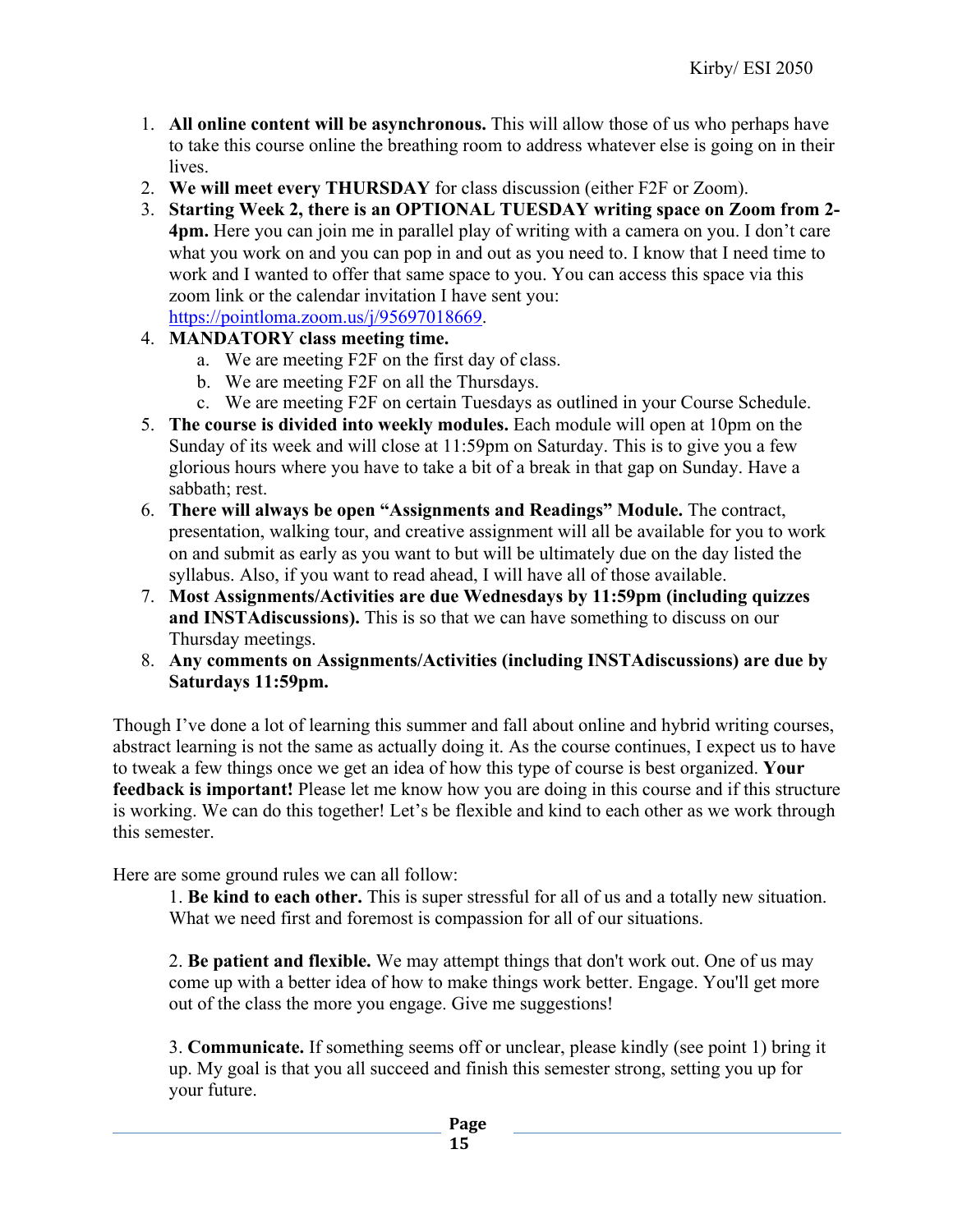# **It's noon on Monday, and I can't access WEEK X's module!! What do I do?**

Breathe. Then, please see the "Help & Technical Support" link on the Homepage, and you can also send me an email, including **ESI2050** in your subject line.

# **What if I don't have good WIFI or a working computer?**

Please let me know. I can't help you if I don't know what your struggles are. While I won't be able to pay for your WIFI, I can direct you to places at PLNU that can help. Both the university and I are committed to your success. Specifically, if you don't have the necessary technology this fall (e.g. a laptop or access to reliable internet), please contact student-tech-request@pointloma.edu.

# **FINAL EXAMINATION POLICY**

Successful completion of this class requires taking the final examination **at its scheduled time**. The final examination schedule is posted on the Class Schedules site. No requests for early examinations or alternative days will be approved.

# **PLNU ACADEMIC HONESTY POLICY**

# **What if I want to use other people's writing in my writing?**

As Solomon wisely noted, "There is nothing new under the sun." Thus, it is perfectly okay to reference other texts (written or visual) in your own writing. However, you must give credit to any ideas or sentences that are not originally yours or aren't common knowledge. To omit doing this action is an act of plagiarism. Writing is often collaborative, and writers share and borrow from each other all the time (just as I did from other PLNU faculty when I wrote this syllabus). There are ways to do this that are acceptable (such as taking suggestions from a professor or a peer), but there are also ways to use other people's ideas or words in a way that is considered plagiarism (such as passing off somebody else's work—even just a sentence—as your own). We will discuss this further in class.

Plagiarism of any kind will not be tolerated. Any word or idea that is not your own must be cited correctly. As explained in the University Catalog,

*Students should demonstrate academic honesty by doing original work and by giving appropriate credit to the ideas of others. Academic dishonesty is the act of presenting information, ideas, and/or concepts as one's own when in reality they are the results of another person's creativity and effort. A faculty member who believes a situation involving academic dishonesty has been detected may assign a failing grade for that assignment or examination, or, depending on the seriousness of the offense, for the course. Faculty should follow and students may appeal using the procedure in the university Catalog.*

See Academic Policies for definitions of kinds of academic dishonesty and for further policy information.

If you aren't sure if you are plagiarizing (you sweet, naïve thing), check out the information on the university cheating and plagiarism policy at

http://catalog.pointloma.edu/content.php?catoid=8&navoid=864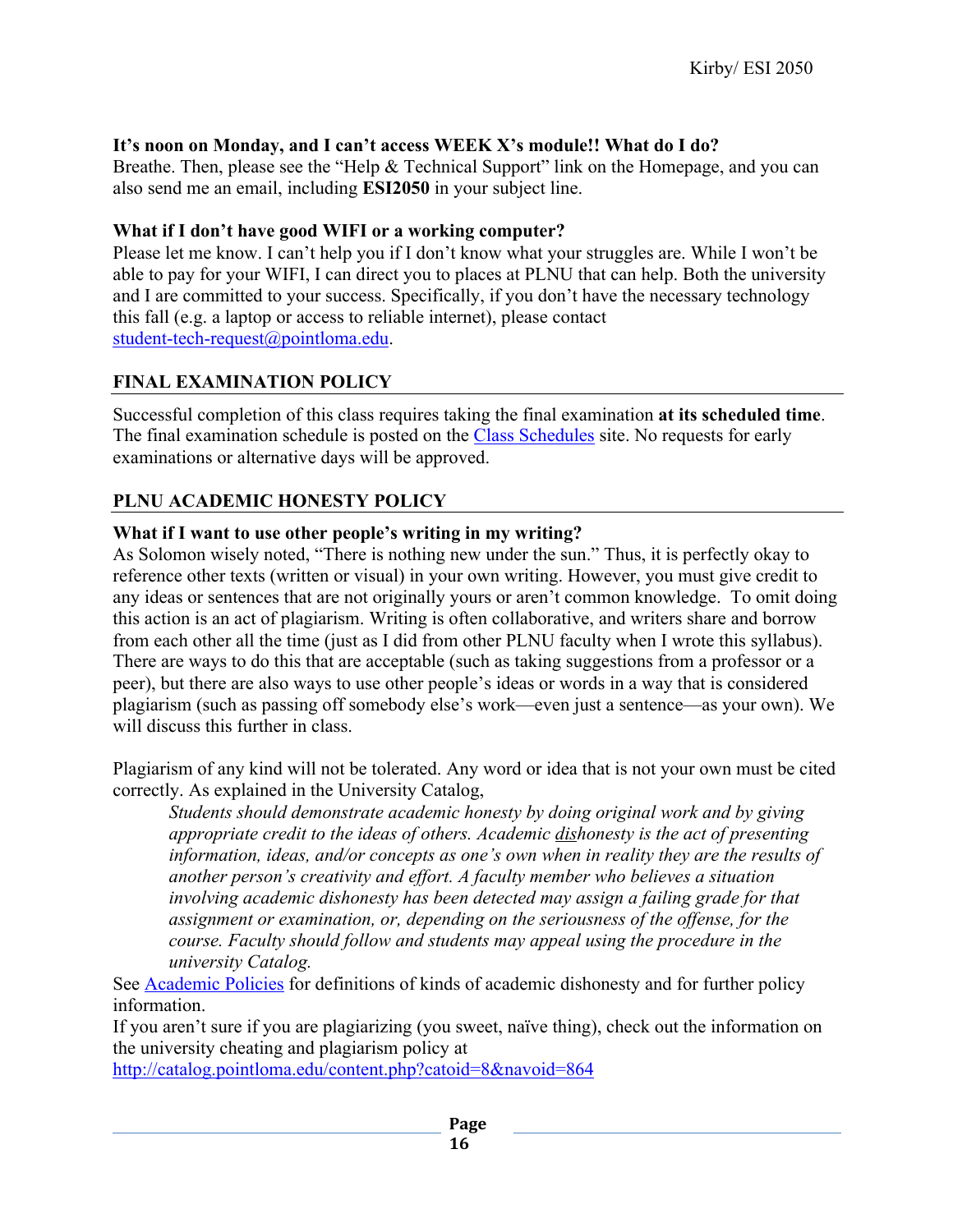Or you can visit PLNU's library which also has an excellent tutorial on how to avoid plagiarism. Finally, you can always talk to me. If you're wondering if you may have paraphrased too closely, be sure to ask before you turn in the assignment. You will not be penalized if you ask first.

# **PLNU ACADEMIC ACCOMMODATIONS POLICY**

# **What if I need accommodations in your class?**

While all students are expected to meet the minimum standards for completion of this course as established by the instructor, students with disabilities may require academic adjustments, modifications or auxiliary aids/services. At Point Loma Nazarene University (PLNU), these students are requested to register with the Disability Resource Center (DRC), located in the Bond Academic Center. (DRC@pointloma.edu or 619-849-2486). The DRC's policies and procedures for assisting such students in the development of an appropriate academic adjustment plan (AP) allows PLNU to comply with Section 504 of the Rehabilitation Act and the Americans with Disabilities Act. Section 504 (a) prohibits discrimination against students with special needs and guarantees all qualified students equal access to and benefits of PLNU programs and activities. After the student files the required documentation, the DRC, in conjunction with the student, will develop an AP to meet that student's specific learning needs. The DRC will thereafter email the student's AP to all faculty who teach courses in which the student is enrolled each semester. The AP must be implemented in all such courses.

If students do not wish to avail themselves of some or all of the elements of their AP in a particular course, it is the responsibility of those students to notify their professor in that course. PLNU highly recommends that DRC students speak with their professors during the first two weeks of each semester about the applicability of their AP in that particular course and/or if they do not desire to take advantage of some or all of the elements of their AP in that course.

Also, come see me if you think you may need some assistance in passing this class.

# **This syllabus is a contract. If you continue in this course, then you agree to comply with the class policies as stated here.**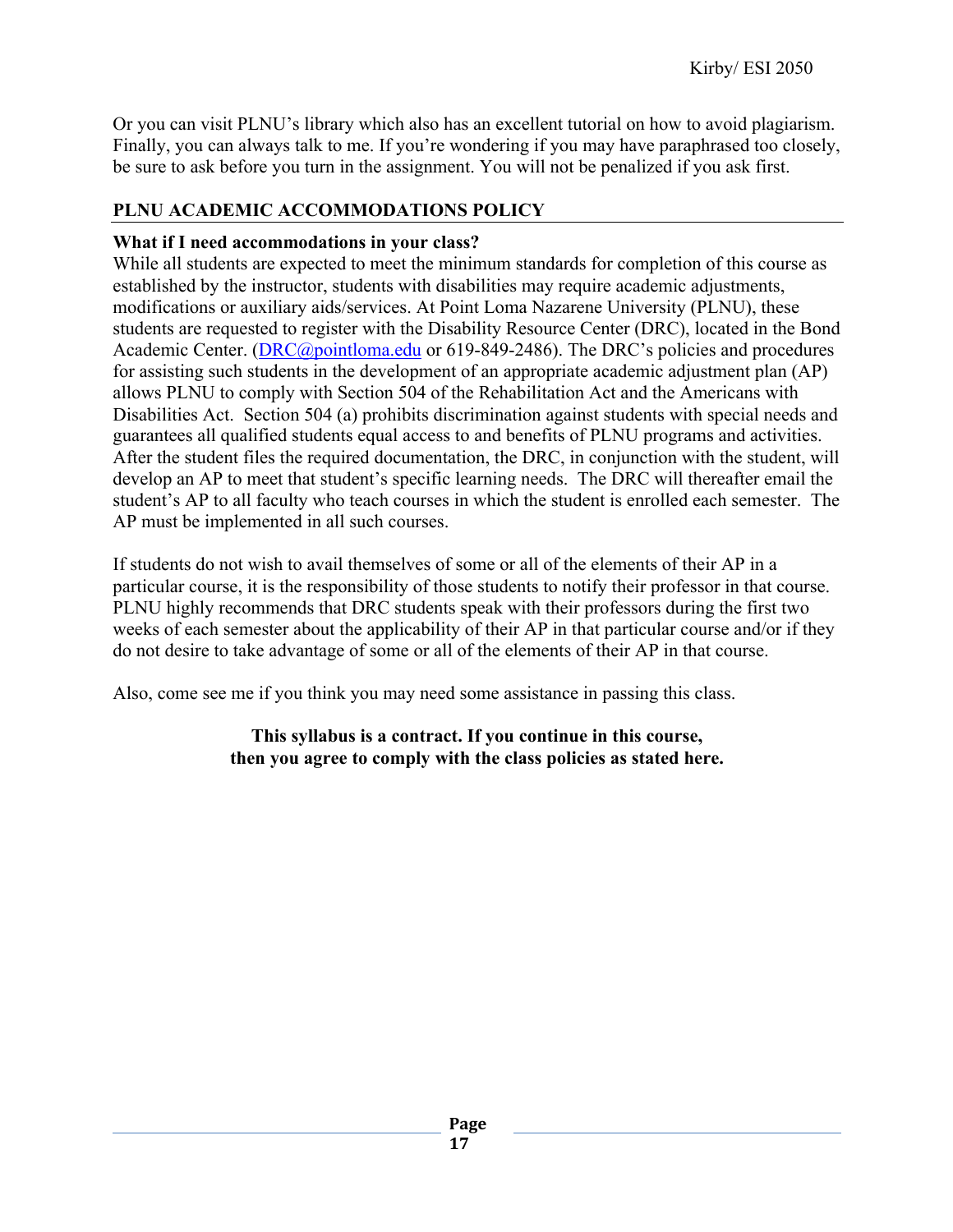# **COURSE SCHEDULE AND ASSIGNMENTS**

### **Schedule**<sup>6</sup>

\*Subject to Change as needed to facilitate course goals.\* \*\*Readings are due by 11:59pm WEDNESDAY.\*\* \*\*\**HL* denotes readings from *Humans in the Landscape.*\*\*\* \*\*\*(Canvas) denotes readings found on Canvas.\*\*\*

### **REMEMBER: Most assignments/activities are DUE WEDNESDAY by 11:59pm. And all comments and workshop drafts are DUE SATURDAY by 11:59pm.**

### **WEEK 1**

#### **3/1 – 3/5 (~5hrs) WE WILL MEET BOTH TUESDAY AND THURSDAY**

### **READ**

Syllabus/FAQ *HL* Chapter 1 "Humans in the Landscape: Environmental Studies and Environmentalism" (pp. 3) – 18) Weisman *The World Without Us* "A Monkey Koan" (Canvas) Solnit *Call Them By Their True Names* "Politics and The American Language" (Canvas)

# **DO**

"Do This Before Anything" Module INSTAdiscussion #1 PARTICIPATION: Getting to Know You (Everyone) PARTICIPATION: Four Tendencies (Everyone) PARTICIPATION: Content Resources (Everyone)

<sup>6</sup> Note: I reserve the right to change the syllabus as needed to facilitate our course goals. You will receive notification of these changes; after which time, you are responsible for required material.

Disclaimer: This class is taught at the college level; therefore, reading materials may be adult and/or controversial in connotation and/or denotation. The purpose of presenting such material is to expose you to various viewpoints viewpoints that will act as sources for discussions. For this reason, no alternate materials will be provided.

Final Disclaimer: You will write A LOT. Writing is a muscle that must be exercised. Every week, there will be a writing assignment of at least 1 to 3 pages.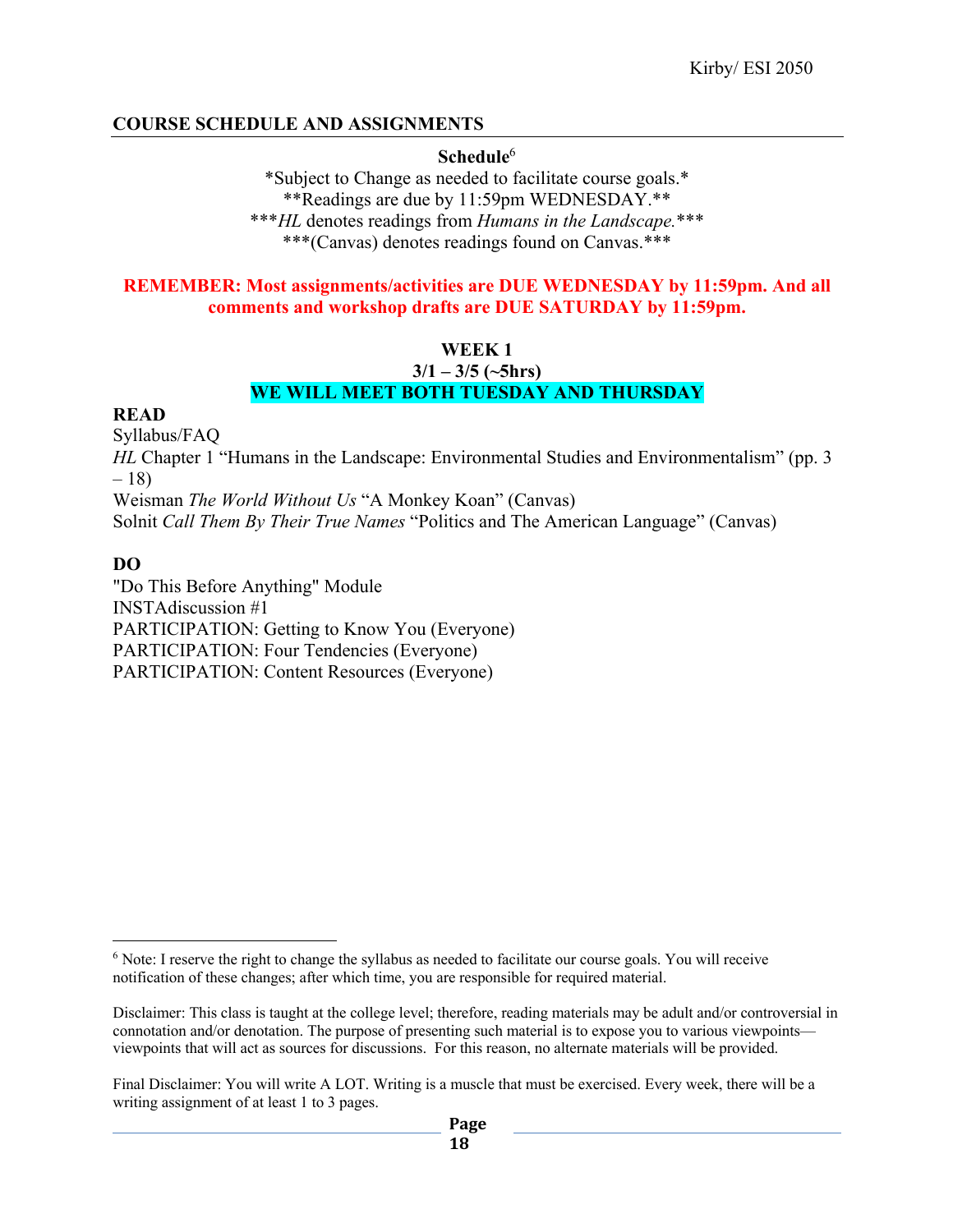### **WEEK 2 3/8 – 3/12 (~6hrs + 2hrs if leading)**

### **READ**

*HL* Chapter 2 "What is Natural" (pp. 19 – 44) Dillard *A Pilgrim at Tinker Creek* excerpt (Canvas)

### **DO**

Quiz #1 INSTAdiscussion #2 EcoChallenge: WATER (Everyone) Class Discussion: TBD (A-Contract) PARTICIPATION: Reading Takeaways (A- and B-Contract) PARTICIPATION: Content Resources (Everyone)

#### **WEEK 3**

### **3/15 – 3/19 (~7hrs + 2hrs if leading)**

#### **READ**

*HL* Chapter 3 "Commons" (pp. 45 – 76) Harden "The Tragedy of the Commons" (Canvas) Snyder *The Practice of the Wild* "The Place, The Region, and The Commons" (Canvas pp. 32 – 54)

### **DO**

Quiz #2 INSTAdiscussion #3 EcoChallenge: ENERGY (Everyone) Class Discussion: TBD (A-Contract) PARTICIPATION: Reading Takeaways (A- and B-Contract) PARTICIPATION: Content Resources (Everyone) ASSIGNMENT: Contract for Grade

### **WEEK 4 3/22 – 3/26 (~6hrs + 2hrs if leading)**

### **READ**

*HL* Chapter 4 "A World Without Edges" Carson *Silent Spring* excerpt (Canvas)

# **DO**

Quiz #3 INSTAdiscussion #4 EcoChallenge: WASTE (Everyone) Class Discussion: TBD (A-Contract) PARTICIPATION: Reading Takeaways (A- and B-Contract) PARTICIPATION: Content Resources (Everyone) ASSIGNMENT: Choose an EIS/EIR (Everyone)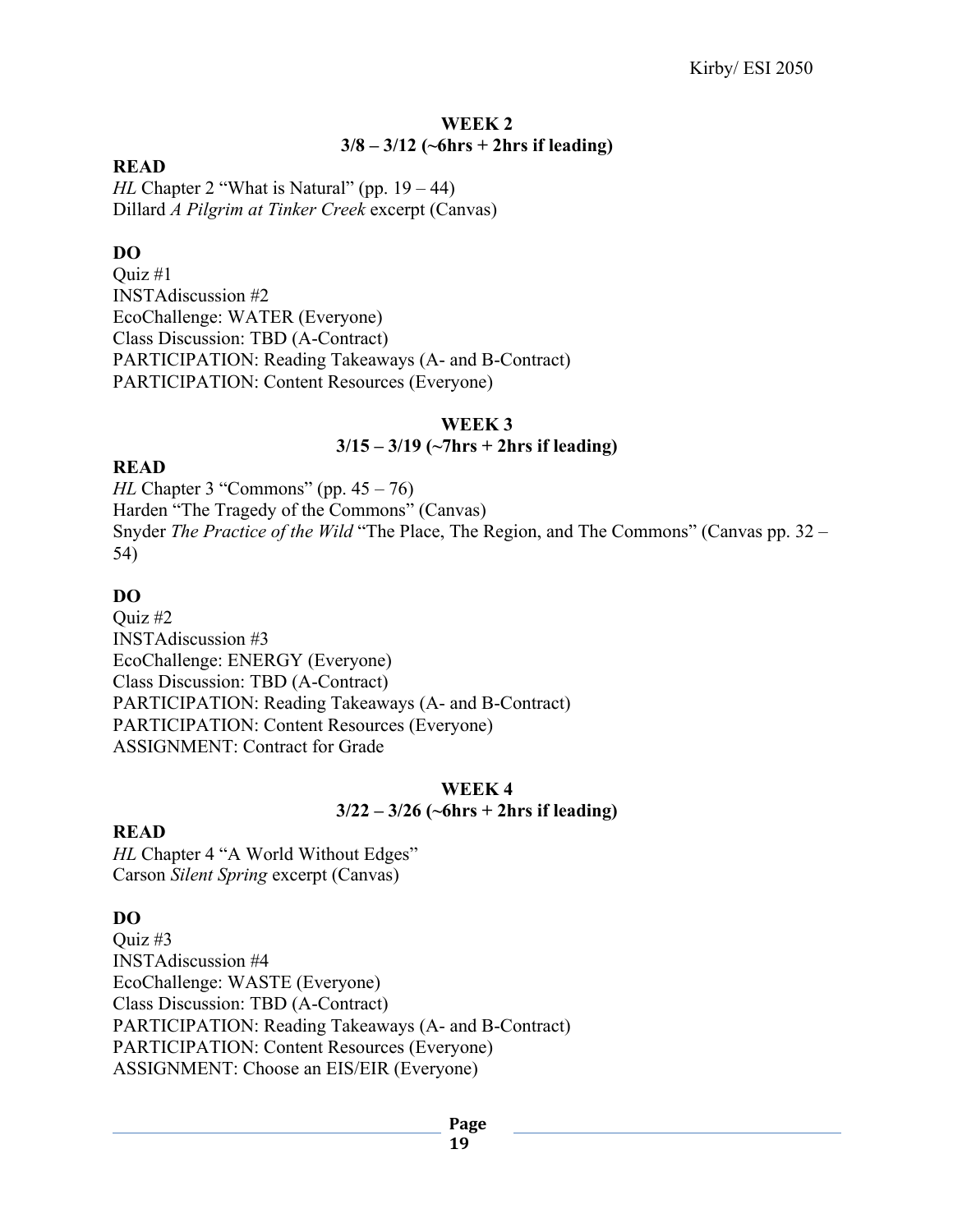# **WEEK 5 3/29 – 4/2 (~6hrs + 2hrs if leading)**

### **READ**

*HL* Chapter 5 "The Architecture of the Planet" (pp. 100 – 124) Thomas *The Lives of a Cell* excerpt (Canvas)

# **DO**

Quiz #4 INSTAdiscussion #5 EcoChallenge: COMMUNITY (Everyone) Class Discussion: TBD (A-Contract) PARTICIPATION: Reading Takeaways (A- and B-Contract) PARTICIPATION: Content Resources (Everyone) ASSIGNMENT: EIS/EIR Bibliography Source #1 (Everyone)

# **WEEK 6**

### **4/5 – 4/9 (~6hrs + 2hrs if leading)**

### **READ**

*HL* Chapter 11 "Environmental Awareness" (pp. 287 – 309) Leopold *Sand County Almanac* "The Land Ethic" (Canvas)

# **DO**

Quiz #5 INSTAdiscussion #6 EcoChallenge: Choose Your Own (Everyone) Class Discussion: TBD (A-Contract) PARTICIPATION: Reading Takeaways (A- and B-Contract) PARTICIPATION: Content Resources (Everyone) ASSIGNMENT: EIS/EIR Bibliography Source #2 (Everyone)

### **WEEK 7 – "SPRING BREAK" 4/12 – 4/16**

### **DO: Breathe**

Research for your EIS/EIR Comment Assignment Prep for your EcoChallenge Presentation (A- and B-Contracts) Start reading *HL* Chapters 6 – 8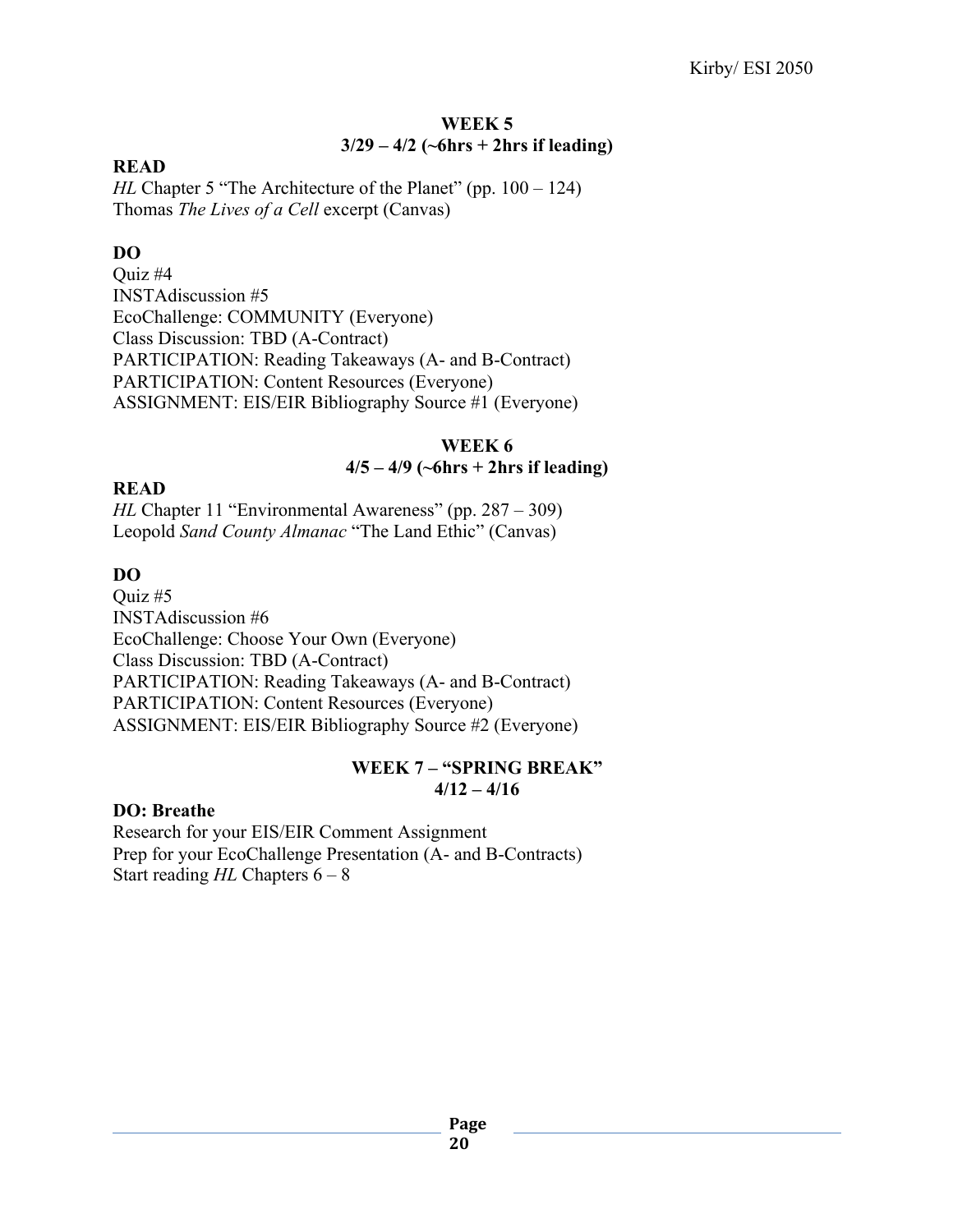#### **WEEK 8 4/19 – 4/23 (~10hrs + 2hrs if leading) WE WILL MEET BOTH TUESDAY AND THURSDAY**

# **READ**

*HL* Chapter 6 "The Most Successful Species" (pp. 127 – 154) *HL* Chapter 7 "Climate Change" (pp. 155 – 190) *HL* Chapter 8 "Humans and Their Habitats" (pp. 191 – 224)

# **DO**

Quiz #6 INSTAdiscussion #7 Class Discussion: TBD (A-Contract) PARTICIPATION: Reading Takeaways (A- and B-Contract) PARTICIPATION: Content Resources (Everyone) ASSIGNMENT: Presentation of EcoChallenge (A- and B-Contracts)

### **WEEK 9**

### **4/26 – 4/30 (~8hrs + 2hrs if leading)**

### **READ**

*HL* Chapter 9 "Biological Diversity" (pp. 225 – 257) TBD (Canvas)

# **DO**

Quiz #7 INSTAdiscussion #8 Class Discussion: TBD (A-Contract) PARTICIPATION: Reading Takeaways (A- and B-Contract) PARTICIPATION: Content Resources (Everyone) PARTICIPATION: Comment on EcoChallenge Presentations (Everyone) ASSIGNMENT: Contract Reflection (Everyone) ASSIGNMENT: EIS/EIR Bibliography Source #3 & #4 (Everyone)

# **WEEK 10 5/3 – 5/7 (~7hrs + 2hrs if leading)**

### **READ**

*HL* Chapter 10 "A Perspective on Sustainability" (pp. 258 – 283) TBD (Canvas)

# **DO**

Quiz #8 INSTAdiscussion #9 Class Discussion: TBD (A-Contract) PARTICIPATION: Reading Takeaways (A- and B-Contract) PARTICIPATION: Content Resources (Everyone) ASSIGNMENT: Proposal of EIS/EIR (Everyone)

#### **Page**

**21**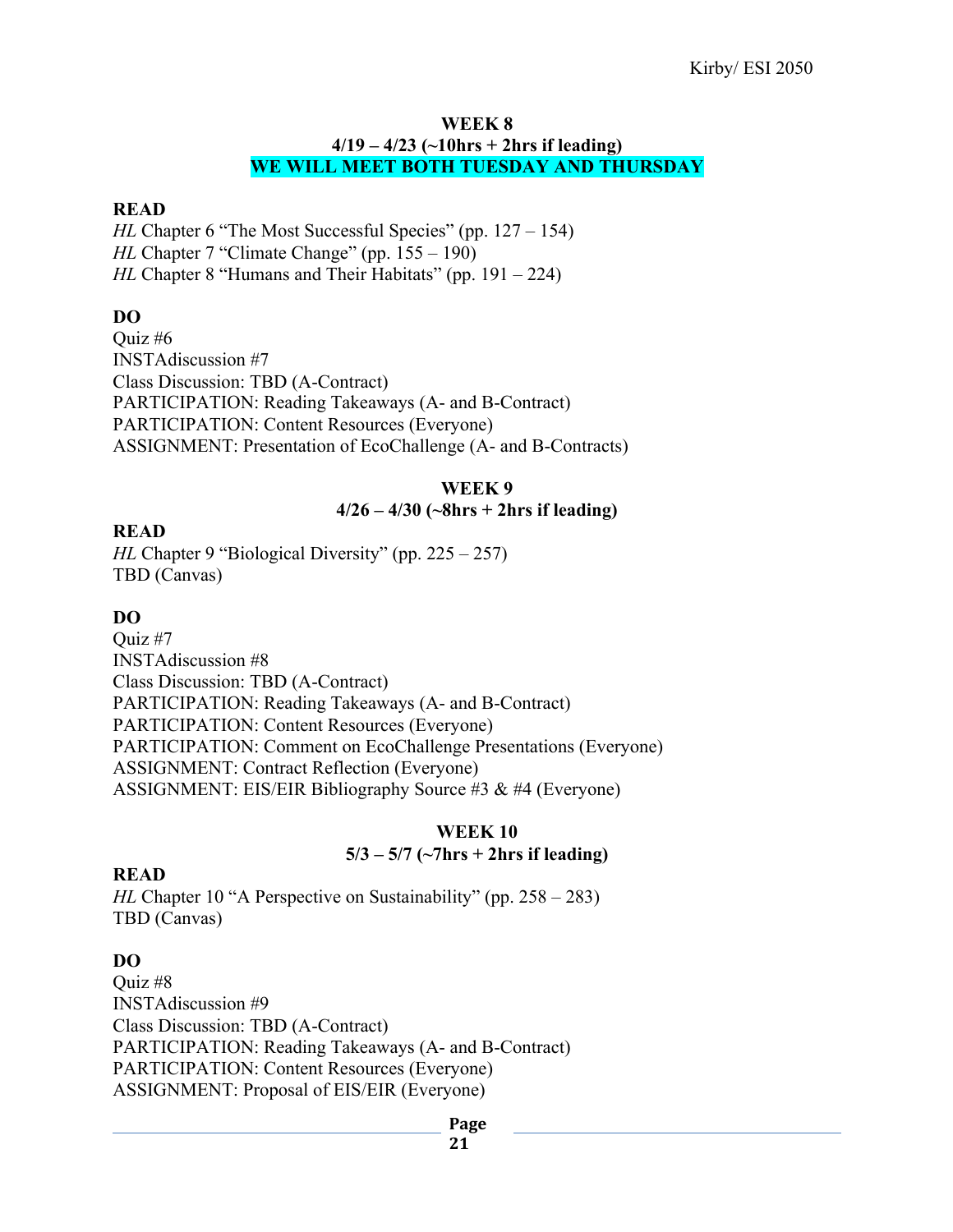# **WEEK 11 5/10 – 5/14 (~10hrs + 2hrs if leading)**

### **READ**

*HL* Chapter 12 "Collective Action" (pp. 310 – 346) TBD (Canvas)

# **DO**

Quiz #9 INSTAdiscussion #10 Class Discussion: TBD (A-Contract) PARTICIPATION: Reading Takeaways (A- and B-Contract) PARTICIPATION: Content Resources (Everyone) ASSIGNMENT: Draft Bibliography EIS/EIR (Everyone)

### **WEEK 12**

# **5/17 – 5/21 (~10hrs + 2hrs if leading)**

### **READ**

*HL* Chapter 13 "Markets" (pp. 347 – 371) Sagoff *Arizona Law Review* "At the Shrine of Our Lady of Fatima" (Canvas)

# **DO**

Quiz #10 INSTAdiscussion #11 Class Discussion: TBD (A-Contract) PARTICIPATION: Reading Takeaways (A- and B-Contract) PARTICIPATION: Content Resources (Everyone) ASSIGNMENT: Draft EIS/EIR Comment (Everyone)

### **WEEK 13**

#### **5/24 – 5/28 (~11hrs) WE WILL MEET BOTH TUESDAY AND THURSDAY**

### **READ**

*HL* Chapter 14 "Addressing Affluence" (pp. 372 – 401) White "The Historical Roots of Our Ecological Crisis" (Canvas) Minteer "An Appraisal Of The Critique Of Anthropocentrism And Three Lesser Known Themes In Lynn White's "The Historical Roots Of Our Ecologic Crisis" (Canvas)

# **DO**

Ouiz  $\#11$ INSTAdiscussion #12 PARTICIPATION: Reading Takeaways (A- and B-Contract) PARTICIPATION: Content Resources (Everyone) ASSIGNMENT: Critiques of Peers' Drafts